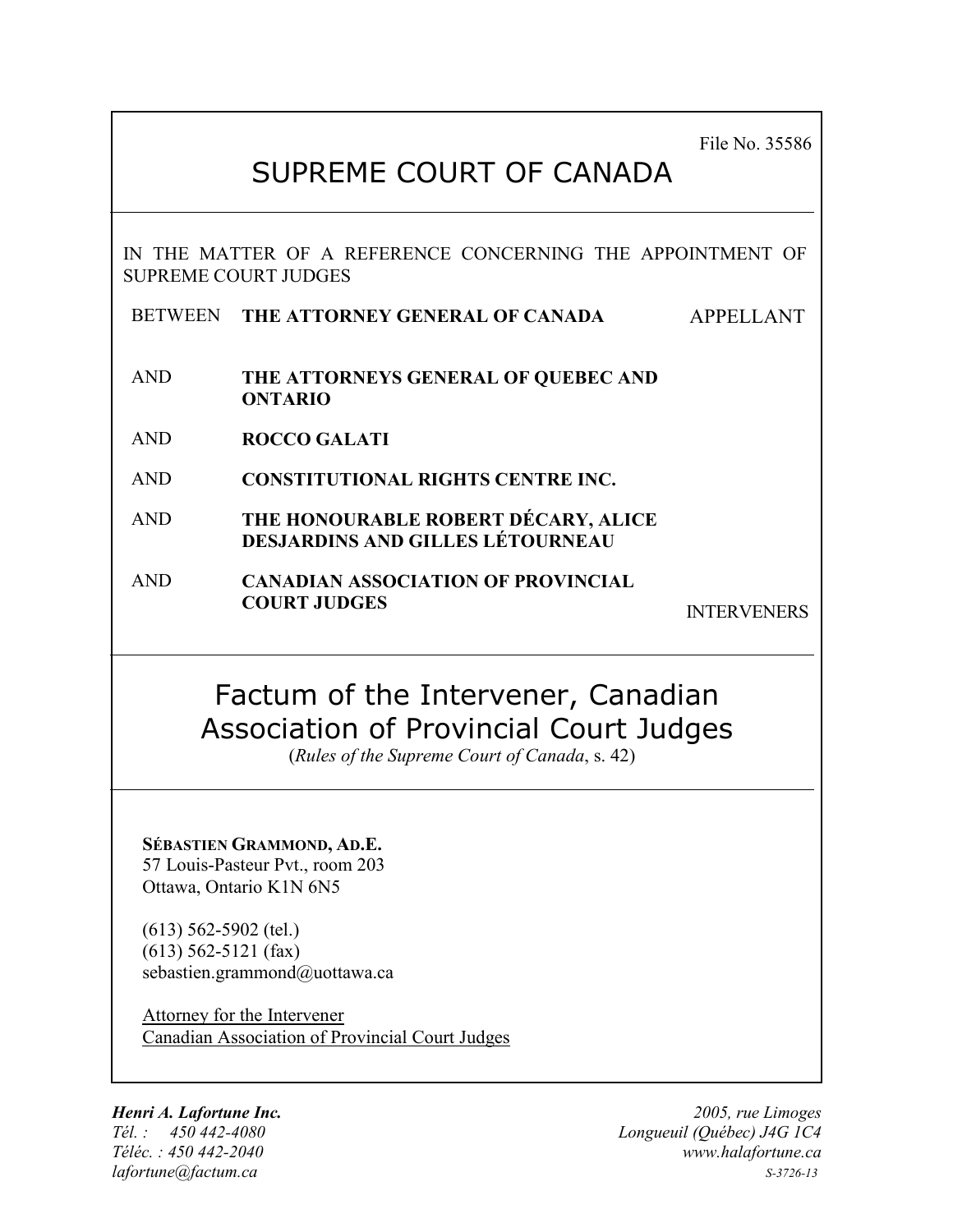#### **ATTORNEY GENERAL OF CANADA**

(René LeBlanc and Christine Mohr) 284 Wellington St., room SAT-6050 Ottawa, Ontario K1A 0H8

(613) 957-4657 (tel.) (613) 952-6006 (fax) [rene.leblanc@justice.gc.ca](mailto:rene.leblanc@justice.gc.ca)

Attorneys for the Appellant

#### **BERNARD, ROY & ASSOCIÉS**

(André Fauteux) 8.00 – 1 Notre Dame St. East Montreal, Quebec H2Y 1B6

(514) 393-2336 ext. 51492 (tel.) (514) 873-7074 (fax) andre.fauteux $\omega$ justice.gouv.qc.ca

Attorneys for the Attorney General of Quebec

### **ATTORNEY GENERAL OF ONTARIO**

(Joshua Hunter) 720 Bay St., 4th floor Toronto, Ontario M7A 2S9

(416) 326-3840 (tel.) (416) 326-4015 (fax) [joshua.hunter@ontario.ca](mailto:joshua.hunter@ontario.ca)

Attorneys for the Attorney General of Ontario

### **ROCCO GALATI LAW FIRM PROFESSIONAL CORPORATION**

(Rocco Galati) 1062 College St., Lower Level Toronto, Ontario M6H 1A9

(416) 530-9684 (tel.) (416) 530-8129 (fax) [rocco@idirect.com](mailto:rocco@idirect.com)

Attorneys for the intervener Rocco Galati

#### **ATTORNEY GENERAL OF CANADA**

(Christopher Rupar) 50 O'Connor St., Suite 50, bur. 557 Ottawa, Ontario K1P 6L2

(613) 670-6290 (tel.) (613) 954-1920 (fax) [christopher.rupar@justice.gc.ca](mailto:christopher.rupar@justice.gc.ca)

Agent for the Appellant

### **NOËL & ASSOCIÉS** (Pierre Landry) 111 Champlain St. Gatineau, Quebec J8X 3R1

(819) 771-7393 (tel.) (819) 771-5397 (fax) [p.landry@noelassocies.com](mailto:p.landry@noelassocies.com)

Agents for the Attorney General of Quebec

### **BURKE-ROBERTSON** (Robert E. Houston, Q.C.) 441 MacLaren St., room 200 Ottawa, Ontario K2P 2H3

(613) 236-9665 (tel.) (613) 235-4430 (fax) [rhouston@burkerobertson.com](mailto:rhouston@burkerobertson.com)

Agents for the Attorney General of Ontario

**GOWLING LAFLEUR HENDERSON LLP** (Guy Régimbald) 160 Elgin St.,  $26<sup>th</sup>$  floor Ottawa, Ontario K1P 1C3

(613) 786-0197 (tel.) (613) 563-9869 (fax) [guy.regimbald@gowlings.com](mailto:guy.regimbald@gowlings.com)

Agent for the intervener Rocco Galati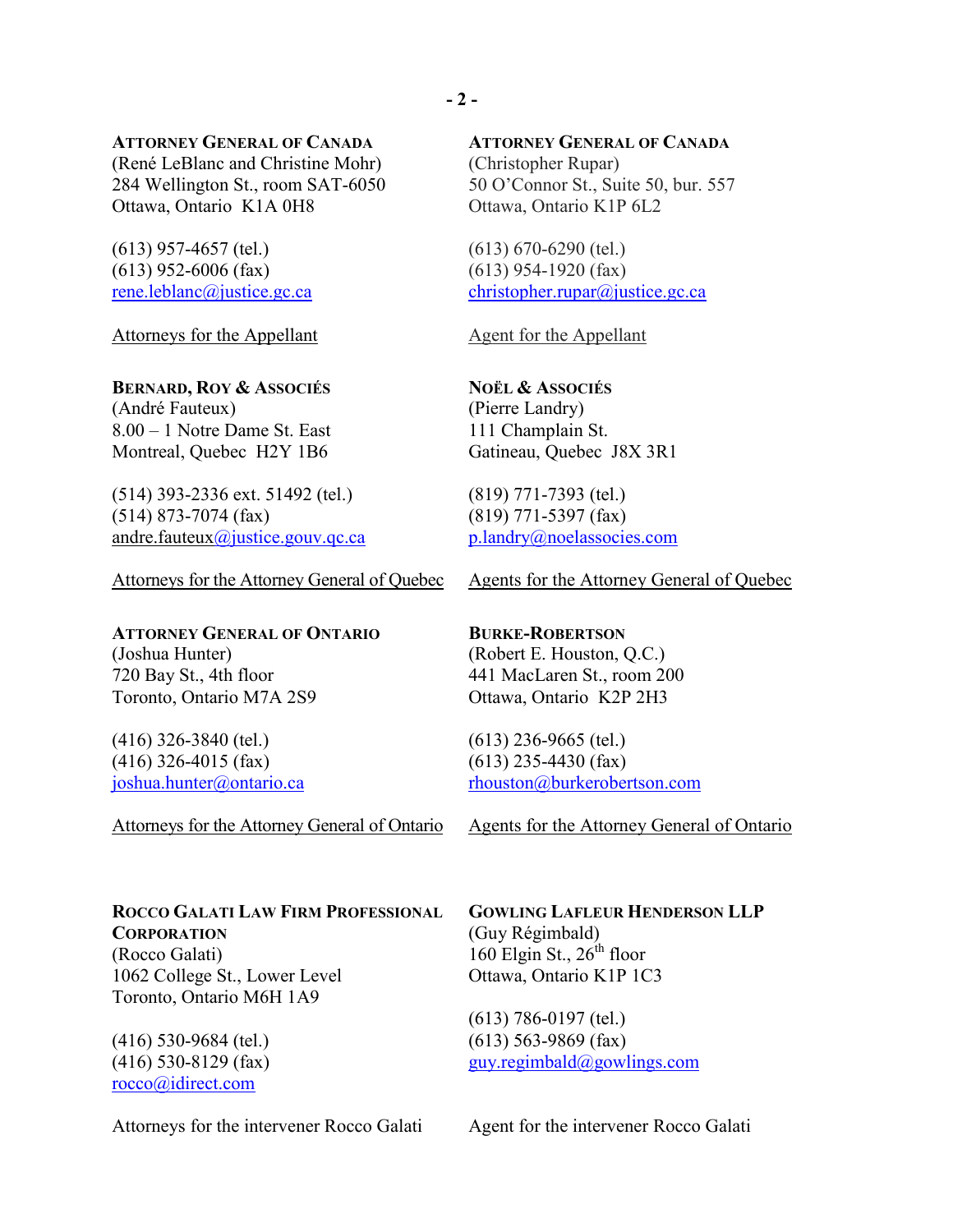**SLANSKY LAW PROFESSIONAL CORPORATION** (Paul Slansky) 1062 College St. Toronto, Ontario M6H 1A9

(416) 536-1220 (tel.) (416) 536-8842 (fax) [paul.slansky@bellnet.ca](mailto:paul.slansky@bellnet.ca)

Attorneys for the intervener Constitutional Rights Centre inc.

**GOWLING LAFLEUR HENDERSON LLP** (Matthew Estabrooks) 160 Elgin St.,  $26^{th}$  floor Ottawa, Ontario K1P 1C3

(613) 233-1781 (tel.)  $(613)$  563-9869 (fax) [matthew.estabrooks@gowlings.com](mailto:matthew.estabrooks@gowlings.com)

Agent for the intervener Constitutional Rights Centre inc.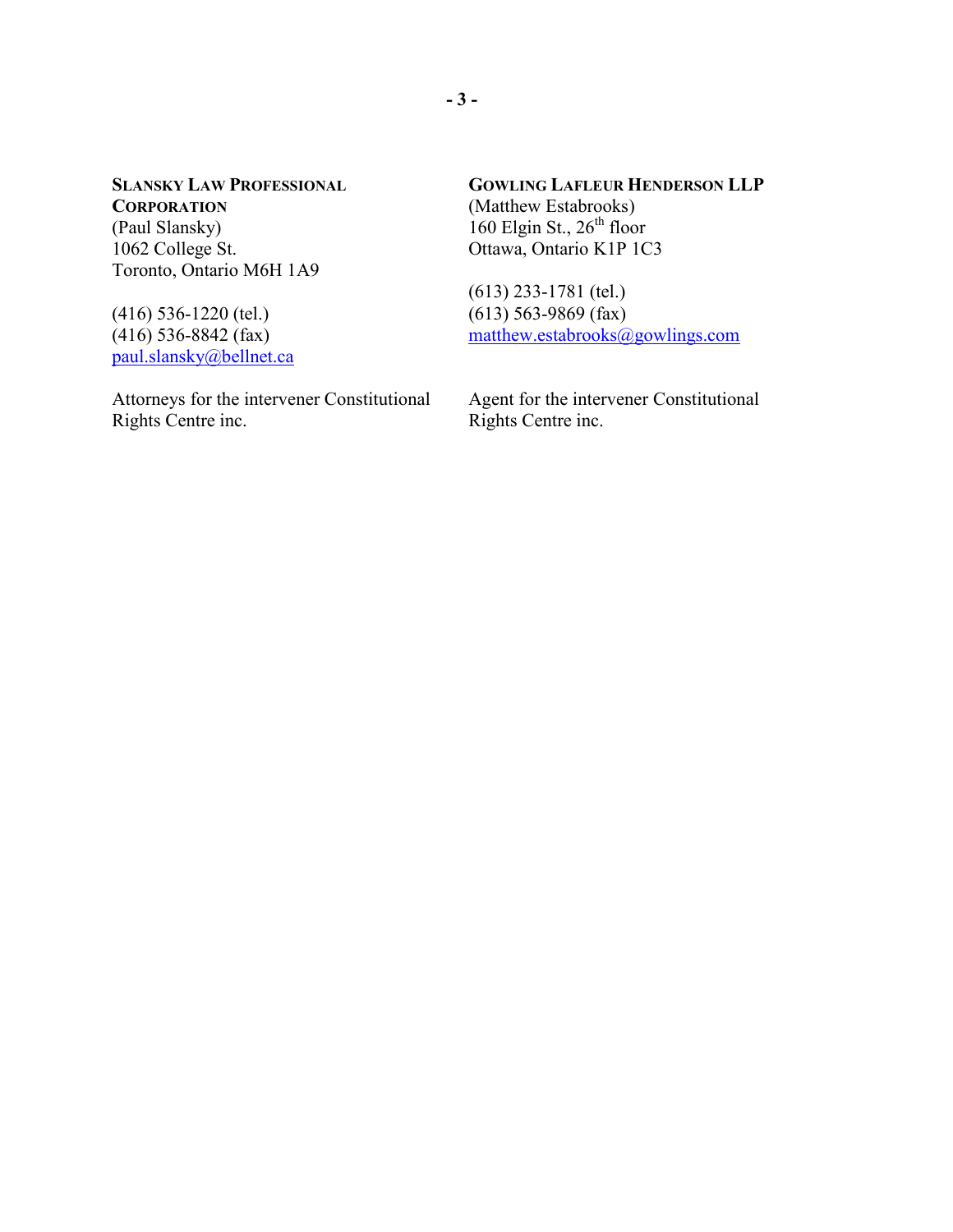# Table of Contents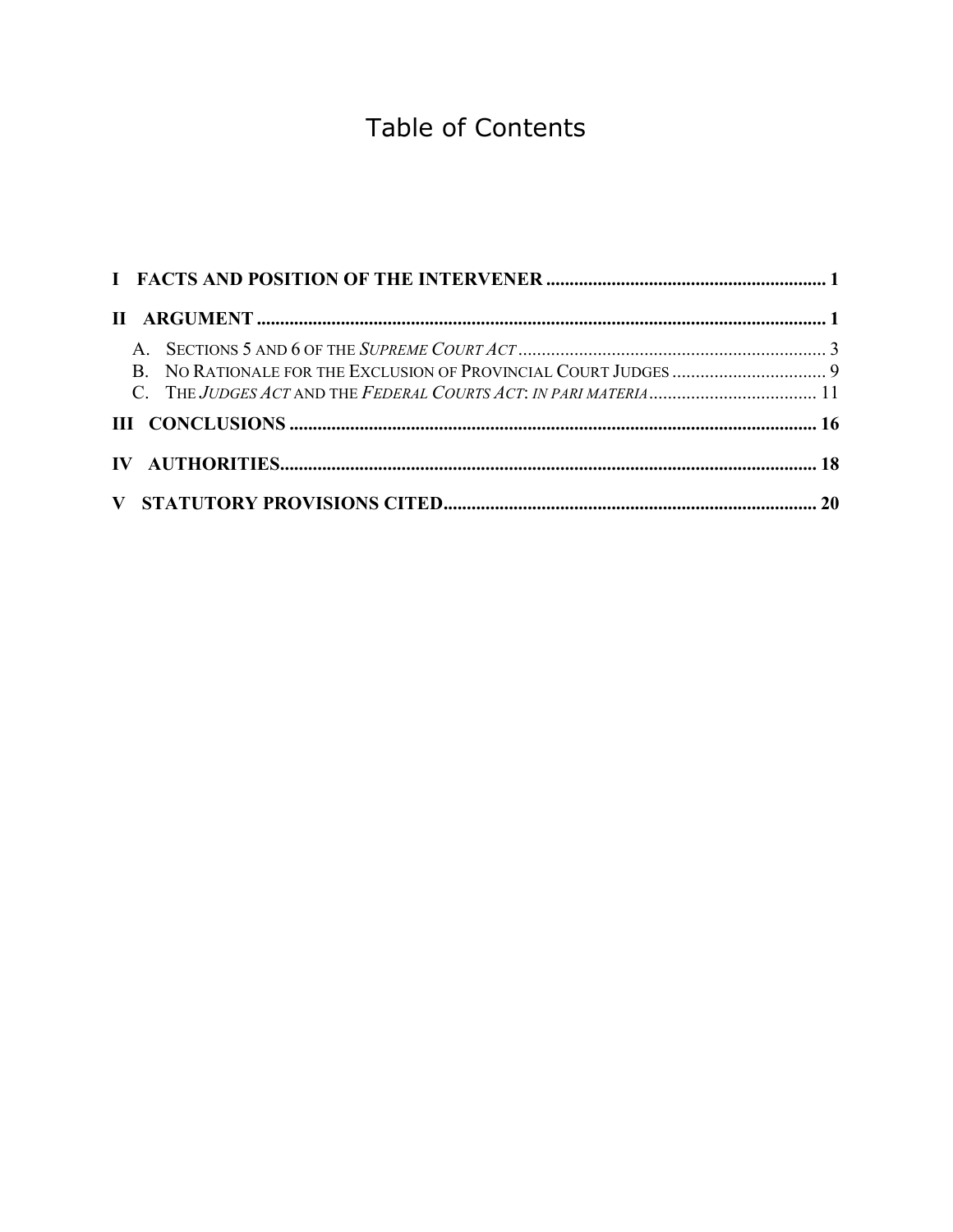## <span id="page-4-0"></span>**I** Facts and Position of the Intervener

- 1 The applicant is a federation of associations of provincial and territorial court judges in each province and territory of Canada, as well as judges of the municipal courts of Montreal, Laval and Quebec City (hereinafter, the "provincial court judges"). According to its constitution, the applicant has "a primary responsibility to protect and maintain the principle of judicial independence for the benefit of all Canadians." Its goals and purposes include "[t]o promote, defend and safeguard the dignity of, respect for and the authority of Courts and Judges and their individual and institutional judicial independence;" "[t]o achieve a better public understanding of the role of the Judiciary in the administration of justice and, in so doing, to initiate or support public education and public relations programs;" and "[t]o discuss and study existing law and recommend to the appropriate authorities such amendments thereto as may be considered proper  $\lbrack \ldots \rbrack$ ."
- 2 The first question of the reference reads as follows:

1. Can a person who was, at any time, an advocate of at least 10 years standing at the Barreau du Québec be appointed to the Supreme Court of Canada as a member of the Supreme Court from Quebec pursuant to sections 5 and 6 of the *Supreme Court Act*?

3 The intervener submits that the first question of the reference should be answered in the affirmative. The intervener takes no position regarding the second question.

## **II** Argument

4 While the immediate context that prompted the federal government to refer that question to this Court involved a judge of the Federal Court of Appeal, the answer given to that question may also have the effect of rendering provincial court judges ineligible for appointment to the Supreme Court of Canada, either with respect to the three "Quebec seats" mentioned in section 6, or with respect to all seats, depending on the reasoning adopted.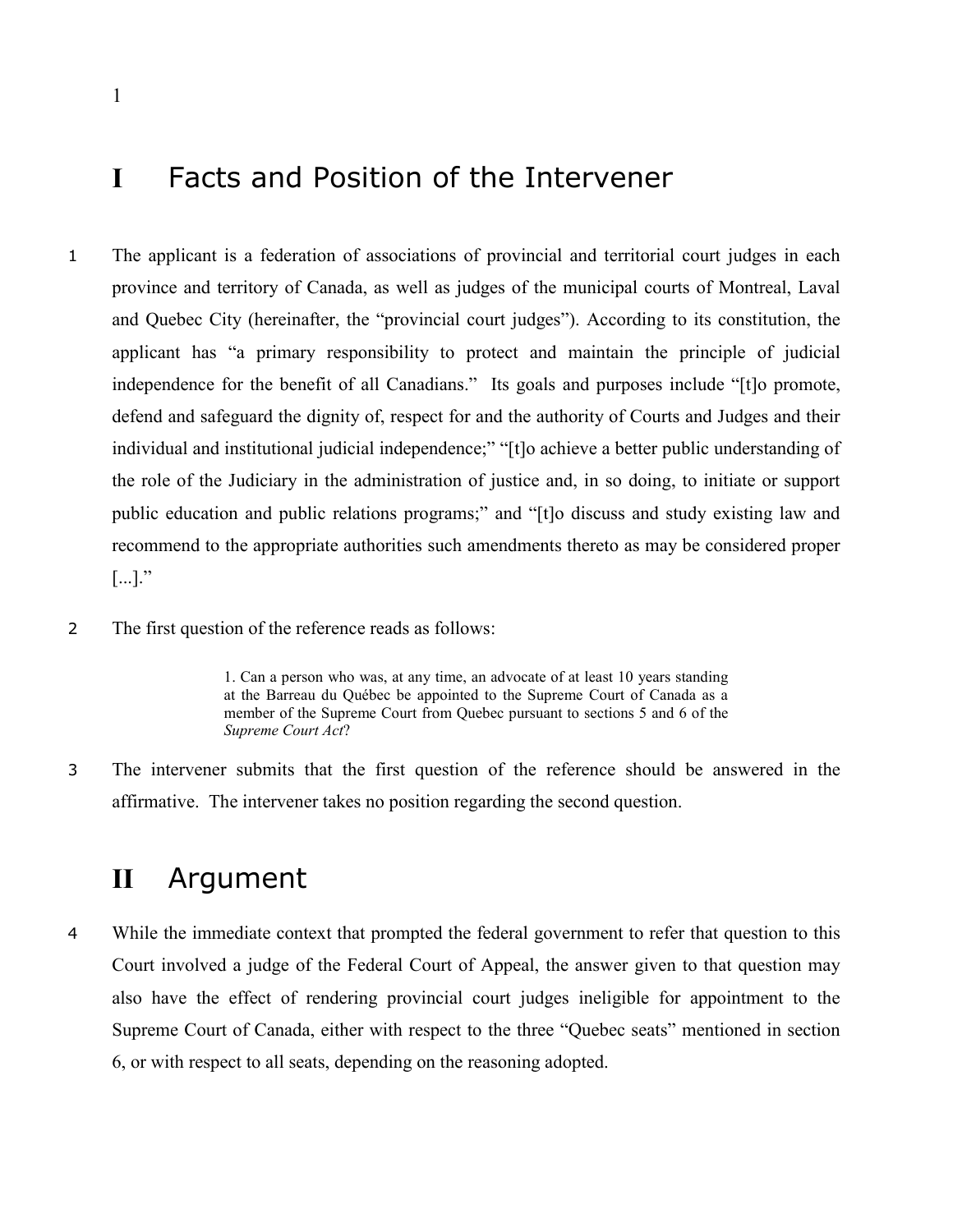5 At Confederation, provincially-appointed judges comprised a variety of officials exercising judicial duties, including lay justices of the peace or police magistrates. Beginning in the 1960s, most provinces undertook major reforms of their provincial courts, which are now professional and independent. Provincial court judges must now have legal training and experience, and they are selected through a rigorous process. While today's provincial courts do not have an inherent jurisdiction, in every other respect they exercise their duties in a similar manner to the superior courts. In many areas, such as criminal law or family law, provincial courts and superior courts have concurrent jurisdiction. A long-time observer of Canada's judiciary, political scientist Peter Russell, summarizes this evolution:

> By the end of the 1970s in all the provinces Provincial Courts replaced Magistrates Courts. The Provincial Courts were staffed by a legally trained judiciary whose professional qualifications soon came to equal those of the federally appointed section 96 judiciary. The Provincial Court judiciary also came to enjoy security of tenure and judicial independence on a par with the federally appointed provincial judiciary. This upgrading of the professional qualifications and terms of office of Provincial Court judges was accompanied by a significant expansion of their jurisdiction.**[1](#page-5-0)**

- 6 The appointment of several provincial court judges to courts of appeal shows that provincial court judges are no less competent or meritorious than superior court judges. The current Chief Justice of the Court of Appeal of Manitoba was directly appointed to the Court of Appeal from the provincial court. The same is true of two current judges of the Quebec Court of Appeal as well as one judge of the courts of appeal of each of Ontario, Alberta and British Columbia. Moreover, one current member of the Supreme Court of Canada began her judicial career as a provincial court judge.
- 7 The intervener submits that sections 5 and 6 of the *Supreme Court Act* should be interpreted in light of the current realities of provincial courts and provincial court judges. Given the equal merit and competence of provincial court judges, any interpretation which results in their

<span id="page-5-0"></span>**<sup>1</sup>** Peter H. Russell, "Introduction: How We Got Here" in Peter H. Russell (ed.), *Canada's Trial Courts: Two Tiers or One?* (Toronto: University of Toronto Press, 2007) at 9, Book of authorities of Intervener, Canadian Association of Provincial Court Judges, hereinafter "B.A.I.", **Tab 11**.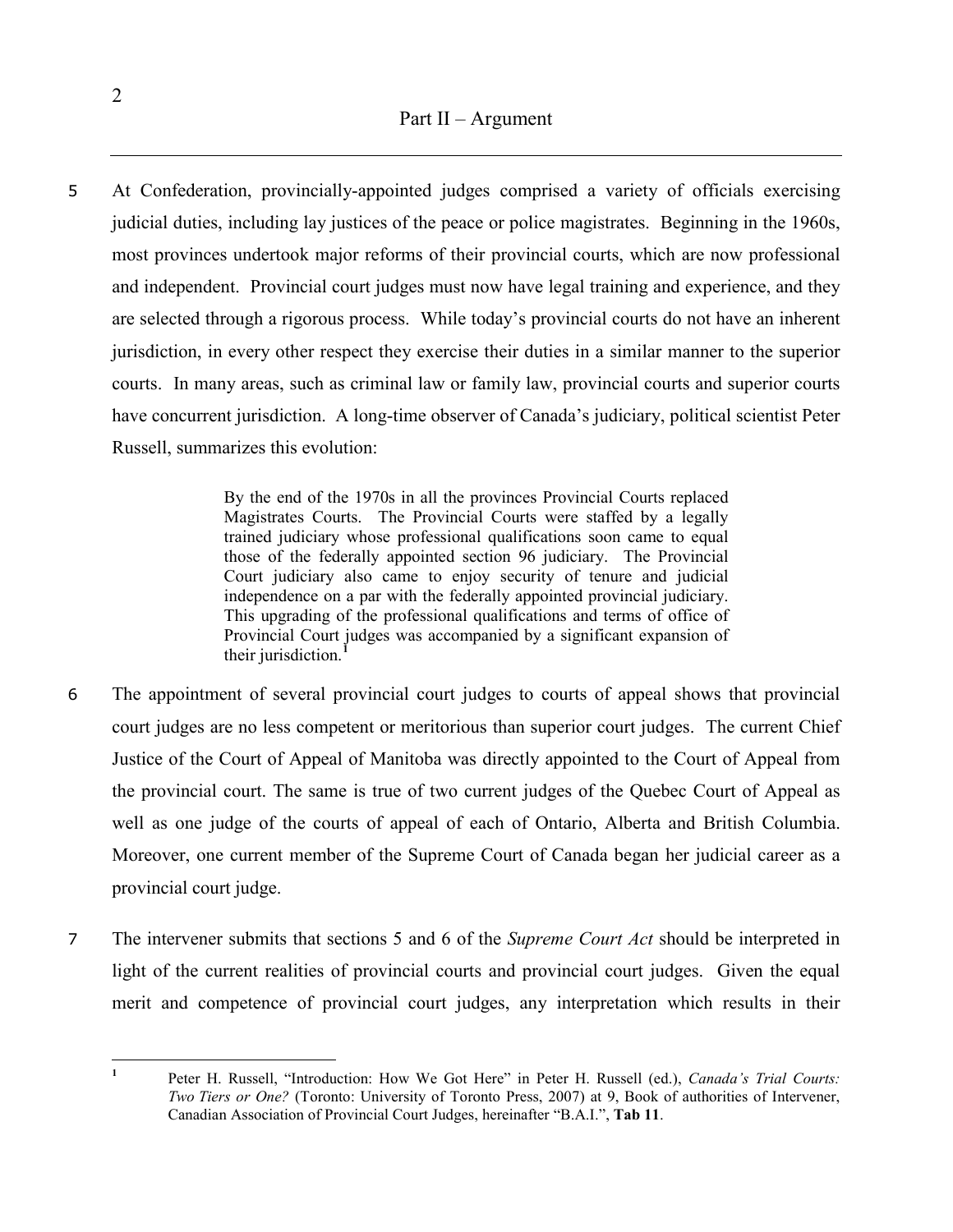<span id="page-6-0"></span>accidental exclusion from the pool of candidates eligible for appointment to the Supreme Court should be avoided.

- 8 In short, the intervener's arguments are as follows:
	- a) Section 5 of the *Supreme Court Act* establishes threshold eligibility requirements that are met by present or past membership in a provincial bar for a duration of ten years or more, or by being a present or past superior court judge;
	- b) Section 6 particularizes those requirements for the three Quebec seats, by indicating that the bar mentioned in section 5 is the Quebec Bar and that the superior courts mentioned in section 5 are the Quebec Superior Court and Court of Appeal, but it does not otherwise set forth additional or different requirements;
	- c) Given their competence, experience and selection process, there is no valid justification for making provincial court judges ineligible for appointment to the Supreme Court;
	- d) Sections 5 and 6 of the *Supreme Court Act* must be interpreted in light of similar provisions found in the *Judges Act* and the *Federal Courts Act*, which have always been understood to make provincial court judges eligible for federal judicial appointments, as past members of the bar.

### A. Sections 5 and 6 of the *Supreme Court Act*

9 As is the case of any other statutory provision, the interpretation of sections 5 and 6 of the *Supreme Court Act* must take into account their text, context and purpose. In identifying the purpose, it is important to pay attention not only to the ideal goals that one may ascribe to the legislation, but more importantly to the machinery that Parliament put in place to achieve its objectives. As Professor Côté notes: "Finally, even if Parliament's goals are well known, the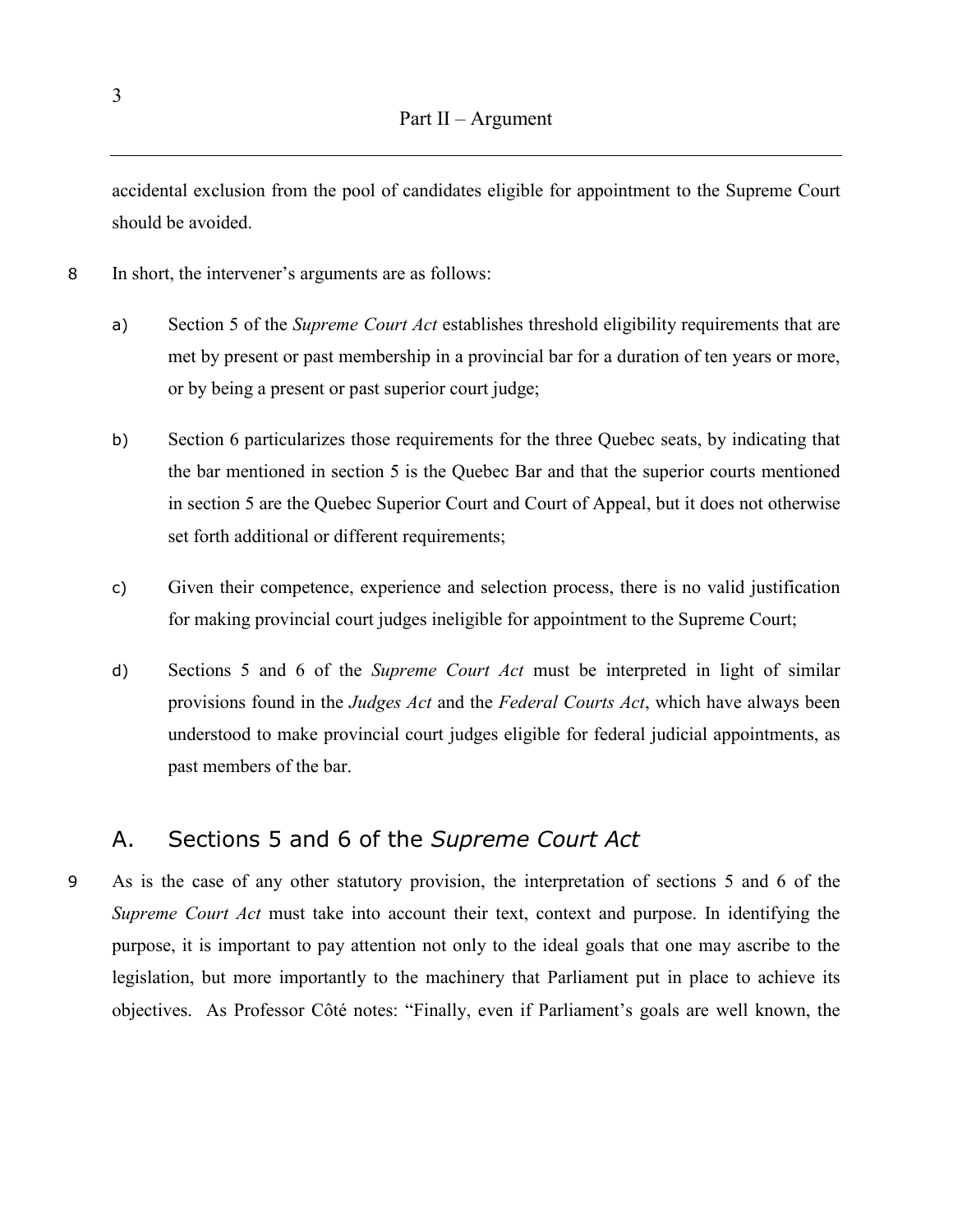means to fulfil them must still be examined. And the primary guidance on such means is the drafter's choice of words."**[2](#page-7-0)**

- 10 Thus, in order to give a proper interpretation to sections 5 and 6, it is necessary to understand the logic of the appointment process that Parliament put in place. Perhaps the best way to grasp this logic is to contrast those provisions with the appointment processes of other courts.
- 11 For example, in the United Kingdom, the judges of the Supreme Court must have been lawyers for at least 15 years or judges for at least two years, but they are nominated by a commission which is expressly directed to make a selection based on merit and the representation of the legal systems of the various parts of the United Kingdom. The executive has but a very limited power to reject the nomination made by the commission.**[3](#page-7-1)** Likewise, judges of the Ontario Court of Justice are selected among lawyers of at least ten years' experience, but there is an advisory committee that draws, for each appointment, a short list of at least two candidates, based on criteria such as "professional excellence, community awareness and personal characteristics of candidates and recognition of the desirability of reflecting the diversity of Ontario society."**[4](#page-7-2)** Again, the executive must normally make an appointment among the list submitted by the committee. In those examples, criteria based on the number of years of legal practice set a threshold eligibility requirement for all candidates. But not every person fulfilling those criteria may be appointed: an independent process is tasked with making an assessment of each candidate and selecting the best one or best ones, based on criteria which include merit and diversity. The judicial appointment process is thus insulated, to a certain extent, from political considerations, as decisions concerning merit are not primarily made by political actors.
- 12 In contrast, other jurisdictions are content with establishing threshold eligibility requirements and leave it to political actors to select the person best suited among the pool of eligible candidates.

<span id="page-7-0"></span>**<sup>2</sup>** Pierre-André Côté with Mathieu Devinat and Stéphane Beaulac, *The Interpretation of Legislation in Canada*, 4<sup>th</sup> ed. (Toronto: Carswell, 2011) at 422; Aharon Barak, *Purposive Interpretation in Law* (Princeton: Princeton University Press, 2005) at 157-158, B.A.I., **Tab 5**.

<span id="page-7-1"></span>**<sup>3</sup>** *Constitutional Reform Act 2005* (U.K.), c. 4, ss. 25-31.

<span id="page-7-2"></span>**<sup>4</sup>** *Courts of Justice Act*, R.S.O. 1990, c. C.43, s. 43.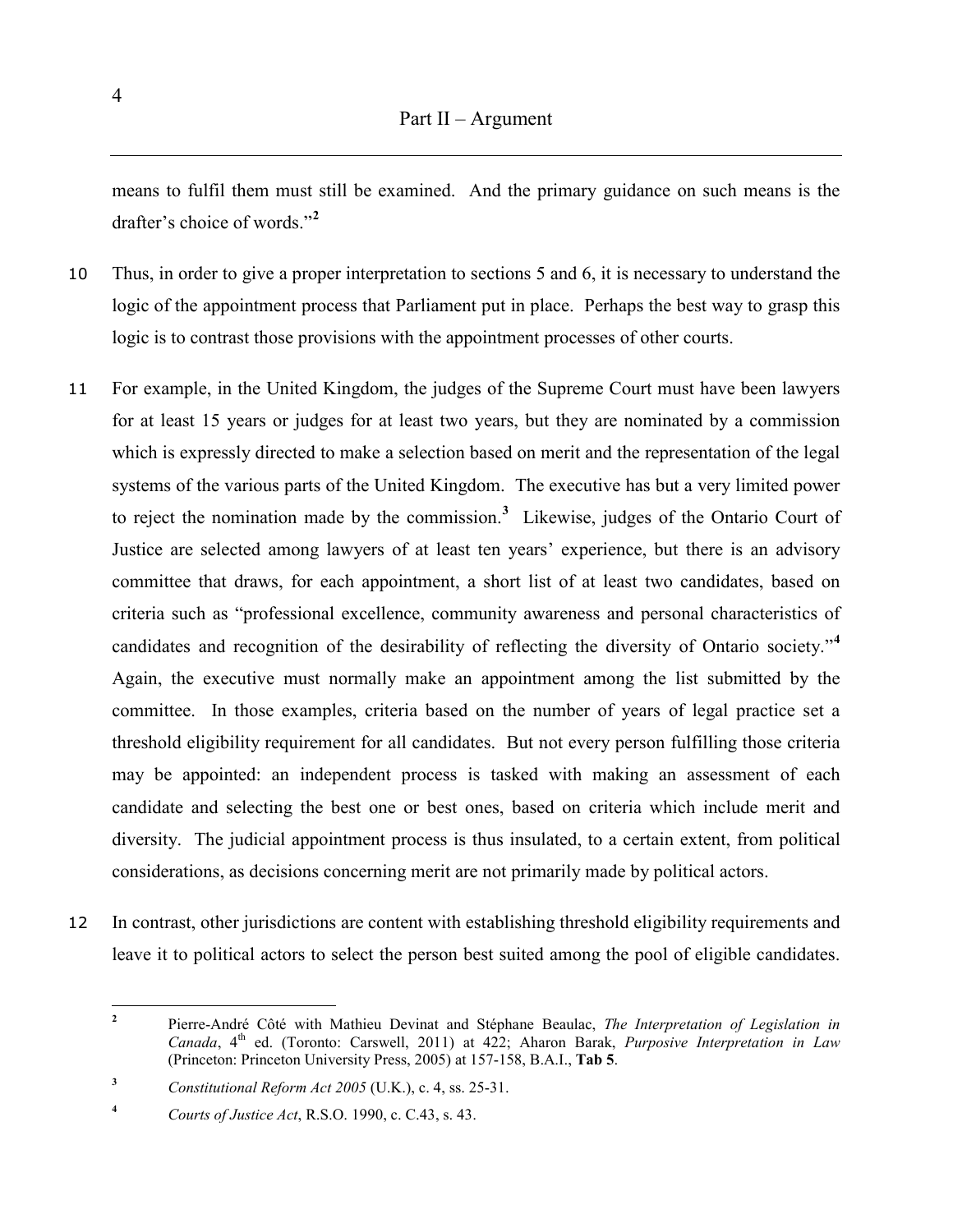For example, in the United States, there is simply no constitutional or statutory requirement for eligibility to the federal courts. In practice, the President defers to a committee of the American Bar Association which has set a guideline to the effect that a nominee should have at least twelve years of experience as a practicing lawyer.**[5](#page-8-0)**

- 13 Federal judicial appointments in Canada obey the same logic. A threshold eligibility requirement of ten years' membership in the bar (or, as we will see later, a combination of membership in the bar and the performance of judicial duties for a total duration of ten years) ensures that candidates have the basic legal knowledge, skills and experience to become a judge. However, the selection among the pool of eligible candidates remains the prerogative of the executive. In recent decades, "judicial appointments advisory committees" have been set up to further narrow the pool of candidates, but those committees lack any statutory footing and leave political actors with a large measure of discretion.
- 14 Professor Jacob Ziegel aptly summarizes the situation with respect to the Supreme Court:

The *Supreme Court Act* does not prescribe how members of the court are to be selected: it deals only with minimum qualifications, mandatory retirement age, and the requirement that three of the nine judges must come from Québec.**[6](#page-8-1)**

15 Hence, the criteria found in section 5 of the *Supreme Court Act* must be considered as threshold eligibility requirements. They are not meant to identify the person best suited to hold office on the country's highest court. They are merely an initial filter that screens out persons who do not have basic qualifications. As such, they should not be interpreted too rigorously or technically, as that would risk excluding candidates who might in fact be qualified. In a system in which legislation sets out only threshold eligibility requirements, the task of selecting the best candidate falls primarily with the executive. Likewise, it falls upon the government to ensure the proper combination of expertise among the judges of the Court, as well as to address issues such as

<span id="page-8-0"></span>**<sup>5</sup>** See American Bar Association, *Standing Committee on the Federal Judiciary: What it is and How it Works*, on line: http://www.americanbar.org/content/dam/aba/migrated/2011\_build/federal\_judiciary/ [federal\\_judiciary09.authcheckdam.pdf,](http://www.americanbar.org/content/dam/aba/migrated/2011_build/federal_judiciary/%20federal_judiciary09.authcheckdam.pdf) B.A.I., **Tab 2**.

<span id="page-8-1"></span><sup>&</sup>lt;sup>6</sup> Jacob S. Ziegel, "Appointments to the Supreme Court of Canada" (1994) 5 Constitutional Forum 10, B.A.I., **Tab 13**.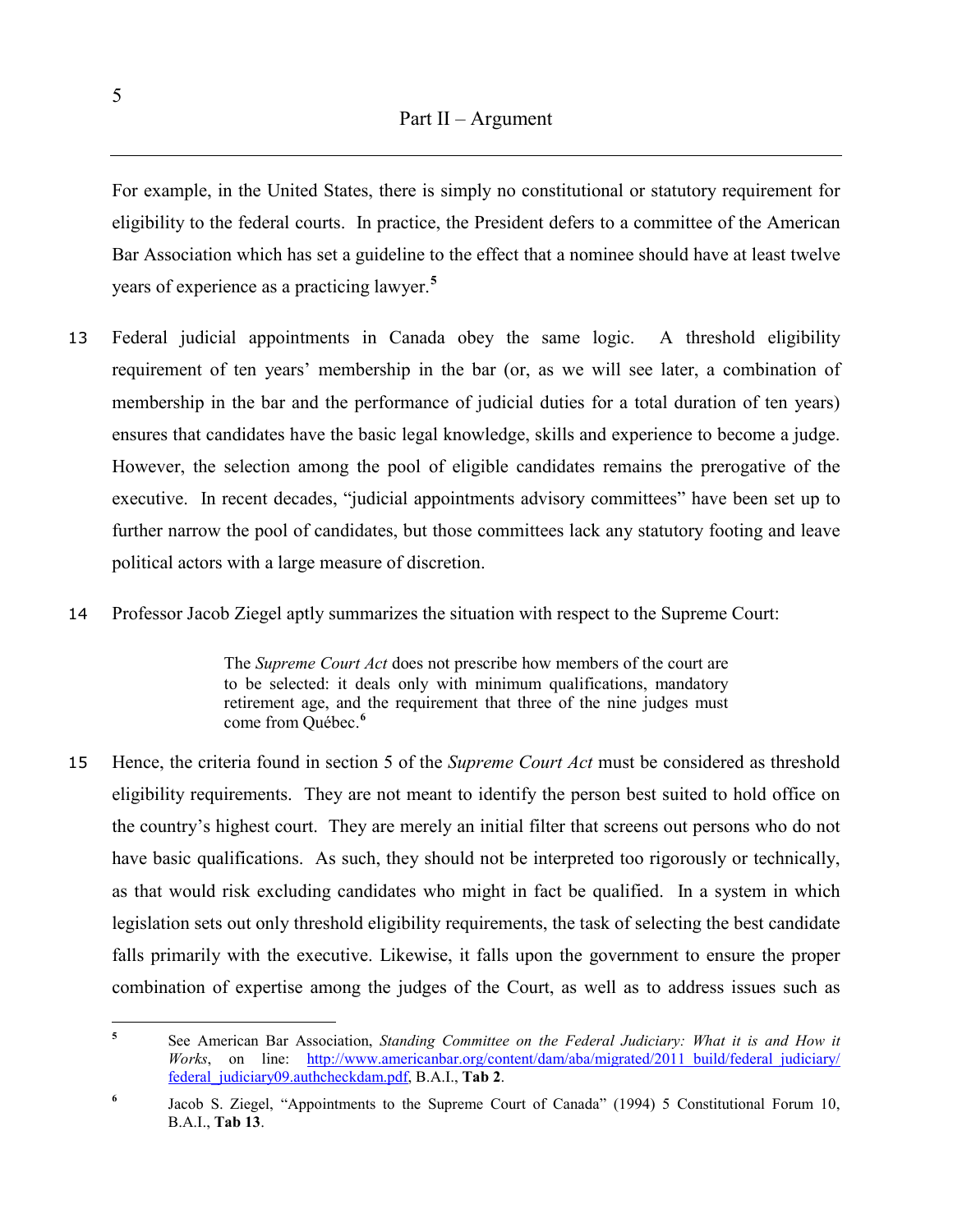gender balance or regional representation. Therefore, one should not attempt to give a narrow interpretation to the eligibility requirements in order to remedy the perceived shortcomings of the current appointment process, nor because of dissatisfaction with the choices made by the executive. Once the threshold eligibility requirements are met, the choice made by the executive cannot be reviewed in a court of law.

- 16 In the *Constitution Act, 1867*, membership in a provincial bar was made the only prerequisite for a federal judicial appointment.**[7](#page-9-0)** At that time, neither the constitution nor federal legislation required membership for a specific duration, and there was a controversy as to whether preconfederative requirements had survived.<sup>[8](#page-9-1)</sup> When the Supreme Court was created in 1875, Parliament required that a person have been a member of the bar for ten years in order to be appointed to that court. In 1912, such a requirement was extended to all superior court judges.**[9](#page-9-2)** Hence, the basic requirement for all federal judicial appointments today is ten years' membership in a provincial bar.**[10](#page-9-3)**
- 17 Parliament also stipulated that persons who were or had been superior court judges could also be appointed to the Supreme Court. When the legislation was first enacted in 1875, it was possible to become a superior court judge with less than ten years' practice as a lawyer, so a superior court judge might not have been a "barrister or advocate of ten years standing" before being appointed to the bench. Likewise, the reference to persons who "have been judges" is more easily understood in the context of the late  $19<sup>th</sup>$  or early  $20<sup>th</sup>$  century, when it was not uncommon for judges to step down to assume political office and to return to the bench later.**[11](#page-9-4)** Hence, the specific mention of present or past superior court judges, which may appear redundant today,

<span id="page-9-0"></span>**<sup>7</sup>** *Constitution Act, 1867*, R.S.C. 1985, app. II, no. 5, ss. 97 and 98.

<span id="page-9-1"></span>**<sup>8</sup>** Luc Huppé, *Histoire des institutions judiciaires du Canada* (Montreal: Wilson & Lafleur, 2007) at 458- 462, B.A.I., **Tab 8**.

<span id="page-9-2"></span>**<sup>9</sup>** *An Act to amend the Judges Act*, S.C. 1912, c. 29, s. 9.

<span id="page-9-3"></span>**<sup>10</sup>** *Judges Act*, R.S.C. 1985, c. J-1, s. 3; *Federal Courts Act*, R.S.C. 1985, c. F-7, s. 5.3.

<span id="page-9-4"></span>**<sup>11</sup>** See, for example, the biographies of William Badgley, Charles Joseph Doherty, Louis-Amable Jetté and Philippe-Auguste Choquette, in Ignace-J. Deslauriers, *Les cours de justice et la magistrature du Québec*, vol. 1 (Quebec City: Department of Justice, 1991), B.A.I., **Tab 6**.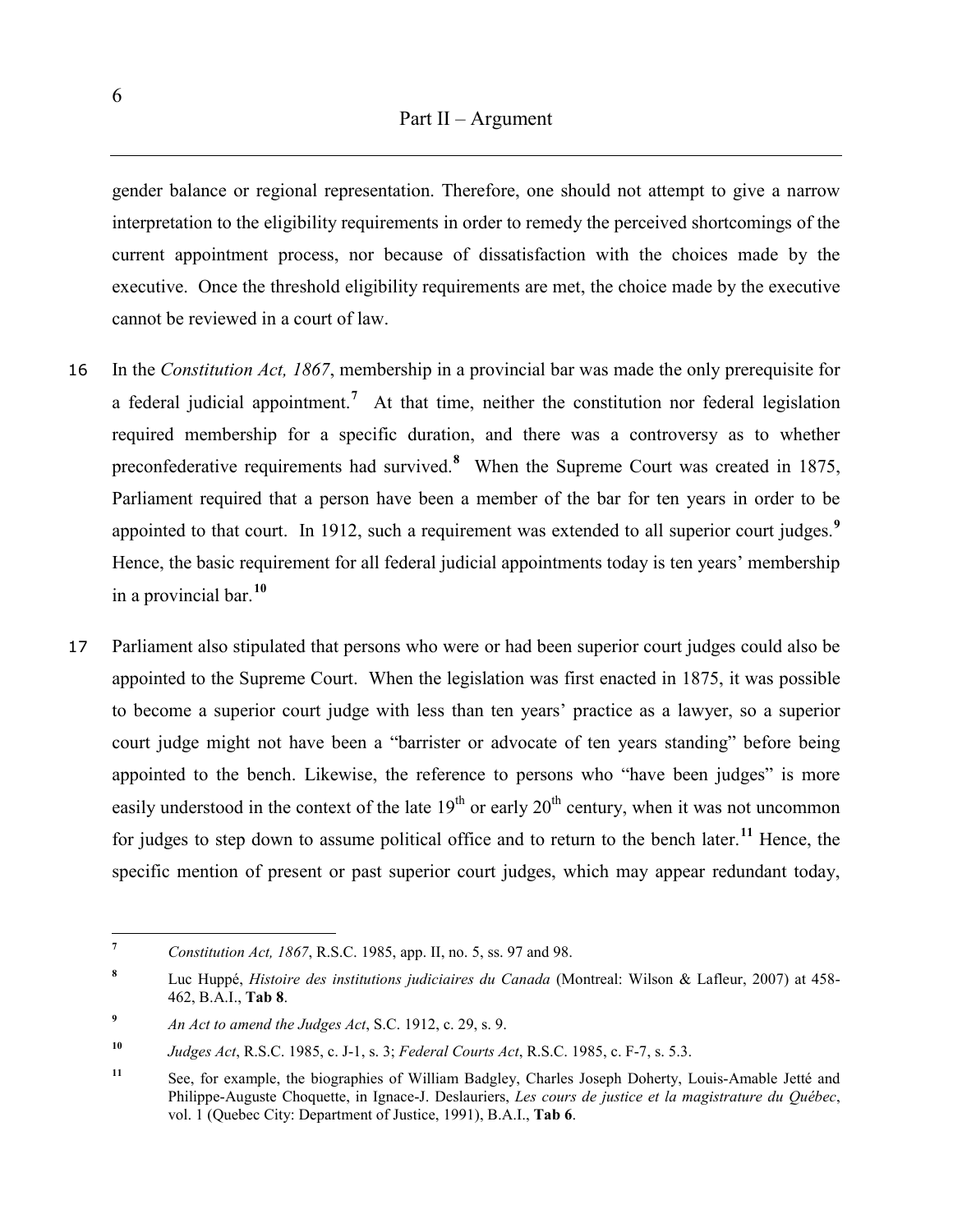demonstrates Parliament's intent to include all persons who could possibly be qualified, even though they might have had an atypical career path.

- 18 The requirement of ten years' membership in a provincial bar has always been understood as being met through "past membership" in the bar, i.e., where a person who had been a member of the bar for at least ten years was subsequently appointed to the bench, that person was eligible for a further appointment. An illustration is found in the marginal note to section 4, in the Revised Statutes of 1886. It reads: "Judges from bar of Quebec*/Juges tirés du barreau de Québec.*" Yet, the provision refers not only to members of the bar, but also to judges. This suggests that in the language of the time, a judge was considered to be "from the bar."
- 19 Indeed, in 1867 and in 1875, the promotion of judges from one level of court to the other was already well known. It was certainly not the intention of the Fathers of Confederation to exclude sitting judges from the possibility of being promoted to a different court. Thus, when sections 97 and 98 of the *Constitution Act, 1867* require that judges "be selected from the Bar," they do not set out a strict requirement of membership in the bar at the time of appointment, but rather require that the person appointed have been admitted to the bar some time before appointment to the bench. If it were otherwise, it would be constitutionally impermissible to appoint a superior court judge to the court of appeal, which is absurd. Likewise, when section 5 of the *Supreme Court Act* requires ten years of bar membership, it means that a person appointed to the Supreme Court must have been called to the bar at least ten years before being appointed. It does not require bar membership at the time of appointment.
- 20 Section 6 does not impose eligibility requirements in addition to those set forth by section 5. Nor does it replace the requirements of section 5 by a different set of requirements for the three Quebec seats. Section 6 cannot be read in isolation from section 5, because both sections were initially part of the same sentence and were separated by a statutory revision that does not change the substance of the law, and because that would lead to the absurd result that a young lawyer would be eligible to be appointed to the Supreme Court immediately upon being called to the bar. Rather, section 6 must be seen as a qualification or precision to section 5, in the sense that,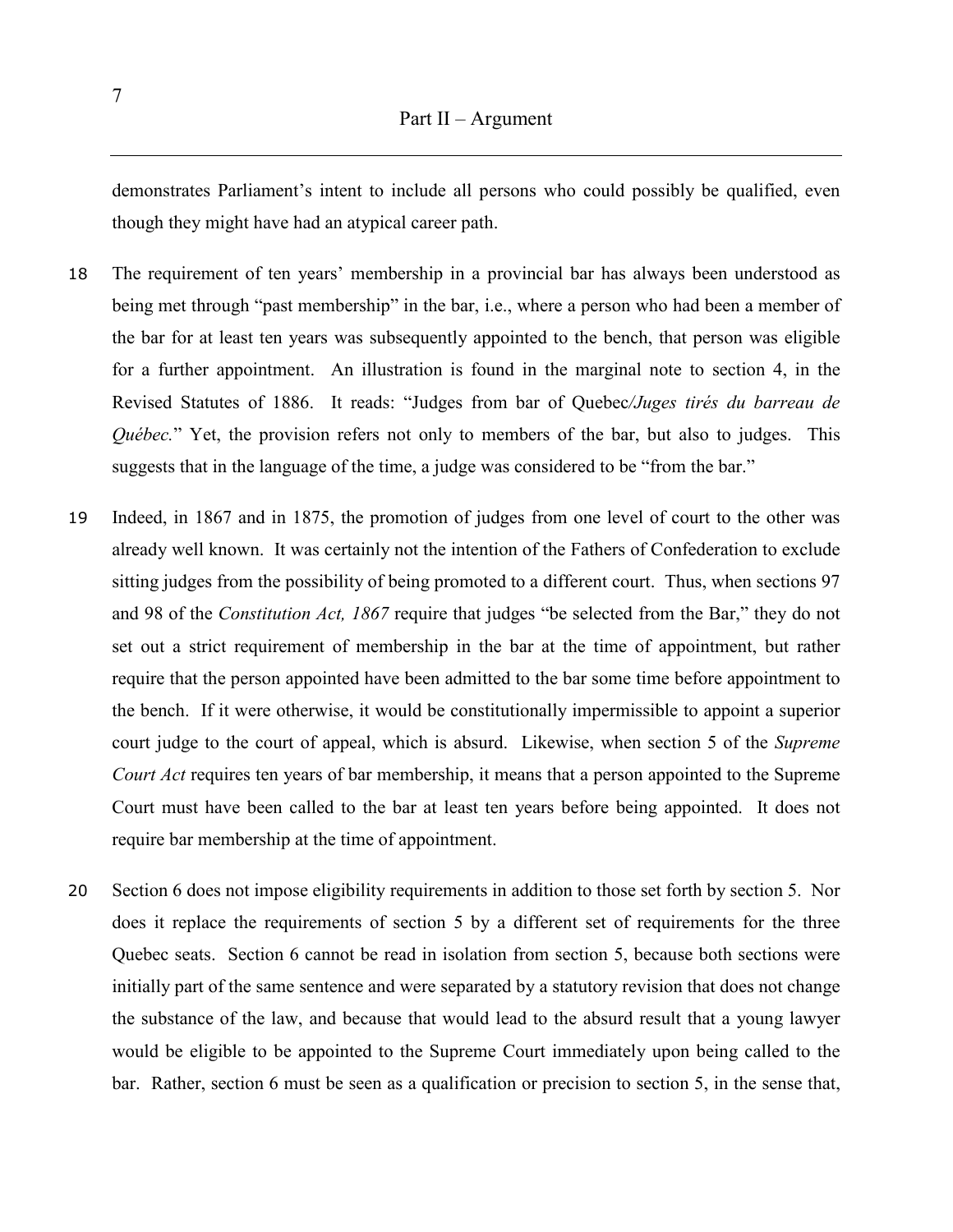with respect to at least three members of the Court, the requirements set forth in section 5 must be assessed in relation to the institutions of a specific province, Quebec.

- 21 The obvious rationale or purpose for that specific requirement is the fact that the Quebec legal system is based on the civil law tradition. Moreover, federal legislation in Quebec must be applied in light of the civil law tradition, including the *Civil Code of Québec*. **[12](#page-11-0)** Because the Supreme Court has a national jurisdiction, it is necessary that at least some of its members be conversant in the civil legal tradition. The *Supreme Court Act* accomplishes this objective by applying the same threshold eligibility requirements for all judges, although with respect to the three Quebec judges section 6 particularizes those requirements to ensure that they are met through training in the civil law tradition as opposed to the common law tradition.
- 22 Nothing in the language employed in sections 5 and 6, in the legislative history of those provisions or in the debates concerning their adoption suggests that Parliament intended to require a higher degree of qualification for Quebec judges than for other judges. It simply required the same level of training in a different legal system. As one author puts it: "This legislative requirement [...] aims at ensuring a Supreme Court bench with judges trained in Quebec civil law."**[13](#page-11-1)**
- 23 Some authors have attempted to build a justification for a difference between a heightened requirement of "current knowledge" of the civil law in section 6 and a lower requirement of "past knowledge" of the common law in section 5. Far from identifying any plausible purpose of section 6, this is simply an entirely unpersuasive restatement of the formalistic interpretation preferred by those authors. Such a reading ignores the fact that the eligibility requirements are set forth in section 5, not section 6, and that both sections were initially enacted together as a single sentence, which contradicts the idea that there would be different eligibility requirements for Quebec judges. Most importantly, the suggestion to the effect that a literal reading of section

<span id="page-11-0"></span>**<sup>12</sup>** *Interpretation Act*, R.S.C. 1985, c. I-21, s. 8.1.

<span id="page-11-1"></span>**<sup>13</sup>** Eugénie Brouillet and Yves Tanguay, "The Legitimacy of Constitutional Arbitration in a Multinational Federative System: The Case of the Supreme Court of Canada", in Nadia Verrelli (ed.), *The Democratic Dilemma: Reforming Canada's Supreme Court* (Montreal and Kingston: McGill-Queen's University Press, 2013) 125 at 136, B.A.I. **Tab 4**.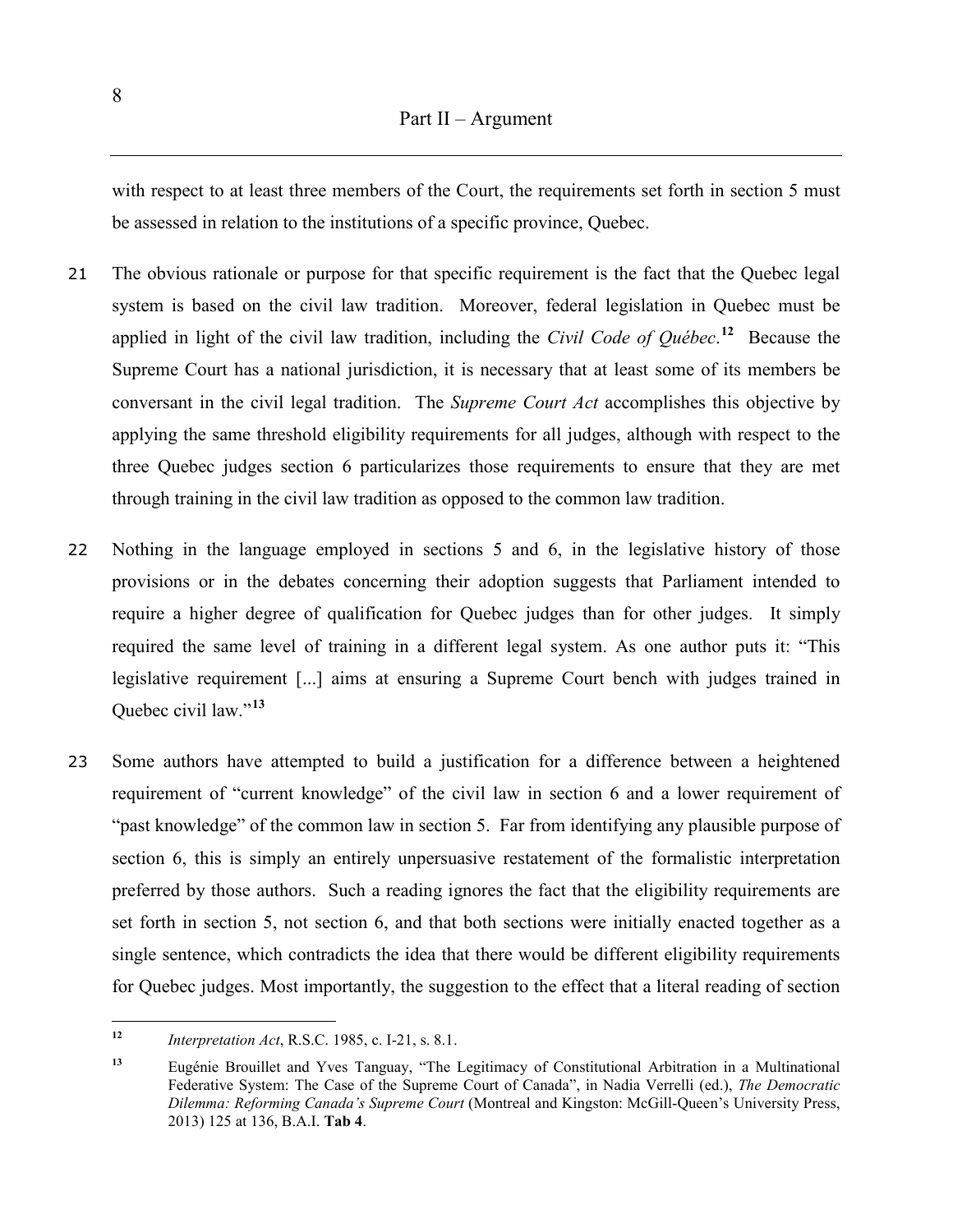<span id="page-12-0"></span>6 imposes a requirement of "current knowledge" is belied by the situation of the 290 judges of the Court of Québec, who would be excluded by that interpretation, despite their incontrovertible "current knowledge" of Quebec law, which they apply on a daily basis. A literal and isolated reading of section 6 produces haphazard results, rather than setting a supposedly heightened standard.

24 Section 6 simply means that that, for the three judges it covers, the provincial bar of which the candidate must have been a member is that of Quebec, and the provincial superior court to which section 5 refers is either the Quebec Superior Court or Court of Appeal.

### B. No Rationale for the Exclusion of Provincial Court Judges

- 25 There is no principled basis for interpreting sections 5 and 6 of the *Supreme Court Act* in a manner that would exclude provincial court judges.
- 26 As mentioned above, the purpose of section 5 is to establish minimum threshold requirements aimed at ensuring that judges possess the basic legal training and experience required for the proper discharge of their duties. A very large number of persons meet those requirements. For example, in Quebec alone, more than 16,000 lawyers have ten years or more of practice. Not every eligible candidate would be a good Supreme Court judge. The selection of suitable candidates among the pool of eligible candidates is the task of the executive. Hence, the main concern in the interpretation of section 5 should be the inclusion of all potentially qualified candidates.
- 27 In several provinces, provincial court judges must have ten years of practice as a lawyer prior to appointment. Thus, the very fact of their appointment shows that they meet the minimum threshold established by section 5. In provinces where one can be appointed to the provincial court after less than ten years of practice, section 5 operates so as to require that the person have been called to the bar at least ten years before their appointment to the Supreme Court. In such a case, it is obvious that years of experience as a provincial court judge are an equal, if not better qualification than years of practice as a lawyer.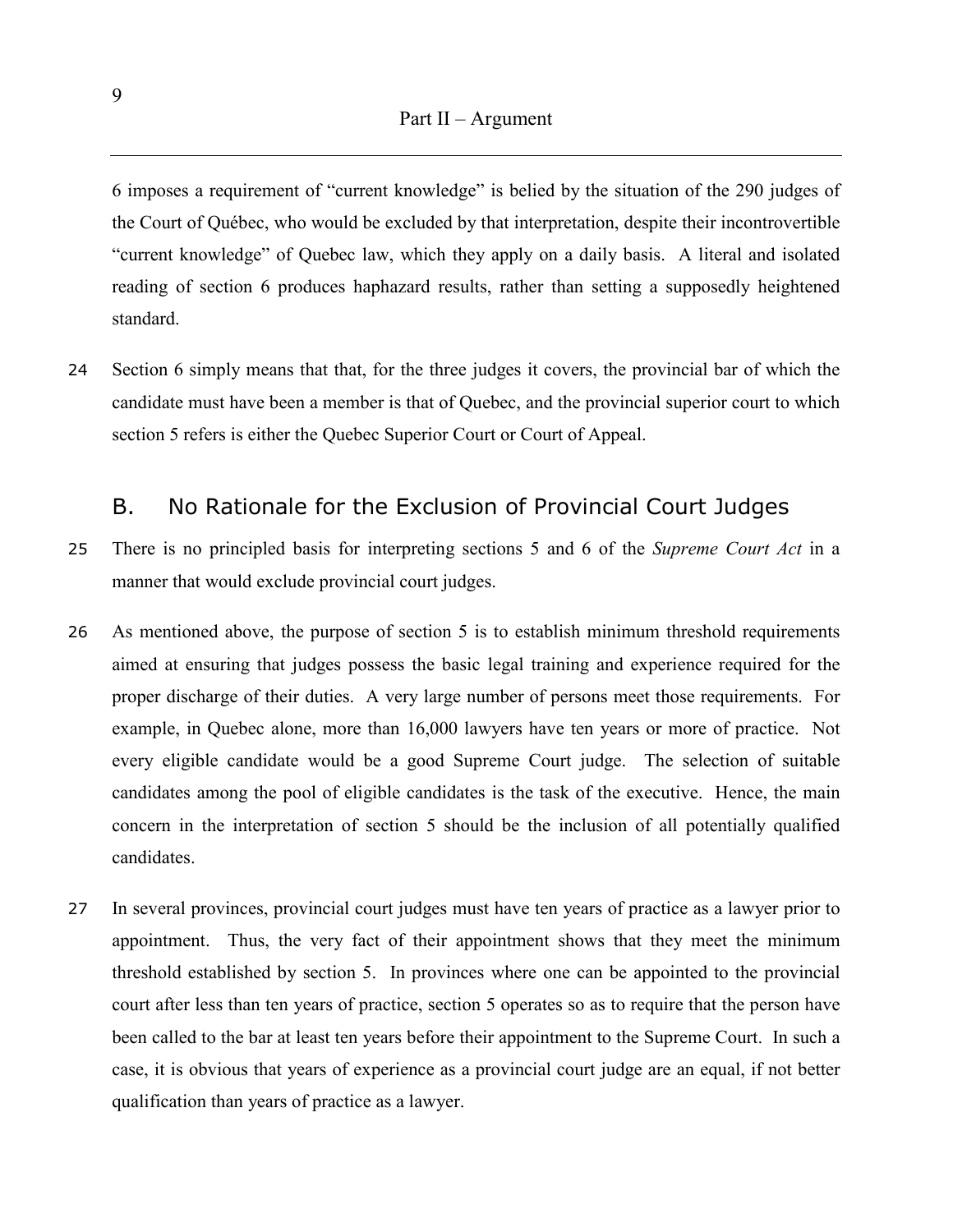- 28 Indeed, in most provinces, provincial court judges are appointed after a rigorous selection process based on the assessment of their knowledge, skills and judicial temperament. Practicing lawyers do not undergo such an assessment. As a result, it can be safely asserted that provincial court judges are better qualified for appointment to the Supreme Court than the average lawyer with ten years of practice.
- 29 It has often been asserted that the Supreme Court should become more representative of the diversity of the Canadian population. Provincial courts are more diverse than federallyappointed superior and appeal courts. In fact, the legislative scheme for the selection of provincial court judges in certain provinces includes a specific direction to ensure a better representation of diversity.**[14](#page-13-0)** In particular, there have been calls for the appointment of an Aboriginal judge to the Supreme Court.**[15](#page-13-1)** As one Aboriginal scholar notes, the ineligibility of provincial court judges would make such an appointment more difficult, because "we note that many of the present Aboriginal judges in Canada sit in provincial courts, which is attractive to them because it, primarily, is the court with which Aboriginal people have to deal."**[16](#page-13-2)** One Aboriginal person whose name is often mentioned as a potential Supreme Court judge is currently a provincial court judge.**[17](#page-13-3)**
- 30 Simply put, the idea that a lawyer eligible for appointment to the Supreme Court under section 5 would lose that eligibility upon becoming a provincial court judge is absurd. Once a person becomes eligible, she remains eligible.
- <span id="page-13-0"></span>31 Such an interpretation would lead to the following absurd results:

**<sup>14</sup>** *Courts of Justice Act*, R.S.O. 1990, c. C.43, s. 43(9)(3.); *Provincial Court Act*, C.C.S.M., c. C275, s.  $3.1(3)(a)(ii)$ .

<span id="page-13-1"></span>**<sup>15</sup>** See, for example, Resolution 01-05A of the Canadian Bar Association: http://www.cba.org/resolutions/pdf/05-01-A.pdf.

<span id="page-13-2"></span><sup>&</sup>lt;sup>16</sup> James C. Hopkins and Albert C. Peeling, "Aboriginal Judicial Appointments to the Supreme Court of Canada", paper prepared for the Indigenous Bar Association, 6 April 2004, on line: [http://www.law.arizona.edu/faculty/FacultyPubs/Documents/Hopkins/IBA\\_SupremeCourt.pdf,](http://www.law.arizona.edu/faculty/FacultyPubs/Documents/Hopkins/IBA_SupremeCourt.pdf) B.A.I., **Tab 7**.

<span id="page-13-3"></span>**<sup>17</sup>** See Dwight G. Newman, "Book Review, *Appointing Judges in an Age of Judicial Power*" (2006) 85 Can. Bar Rev. 433 at 441, B.A.I., **Tab 10**.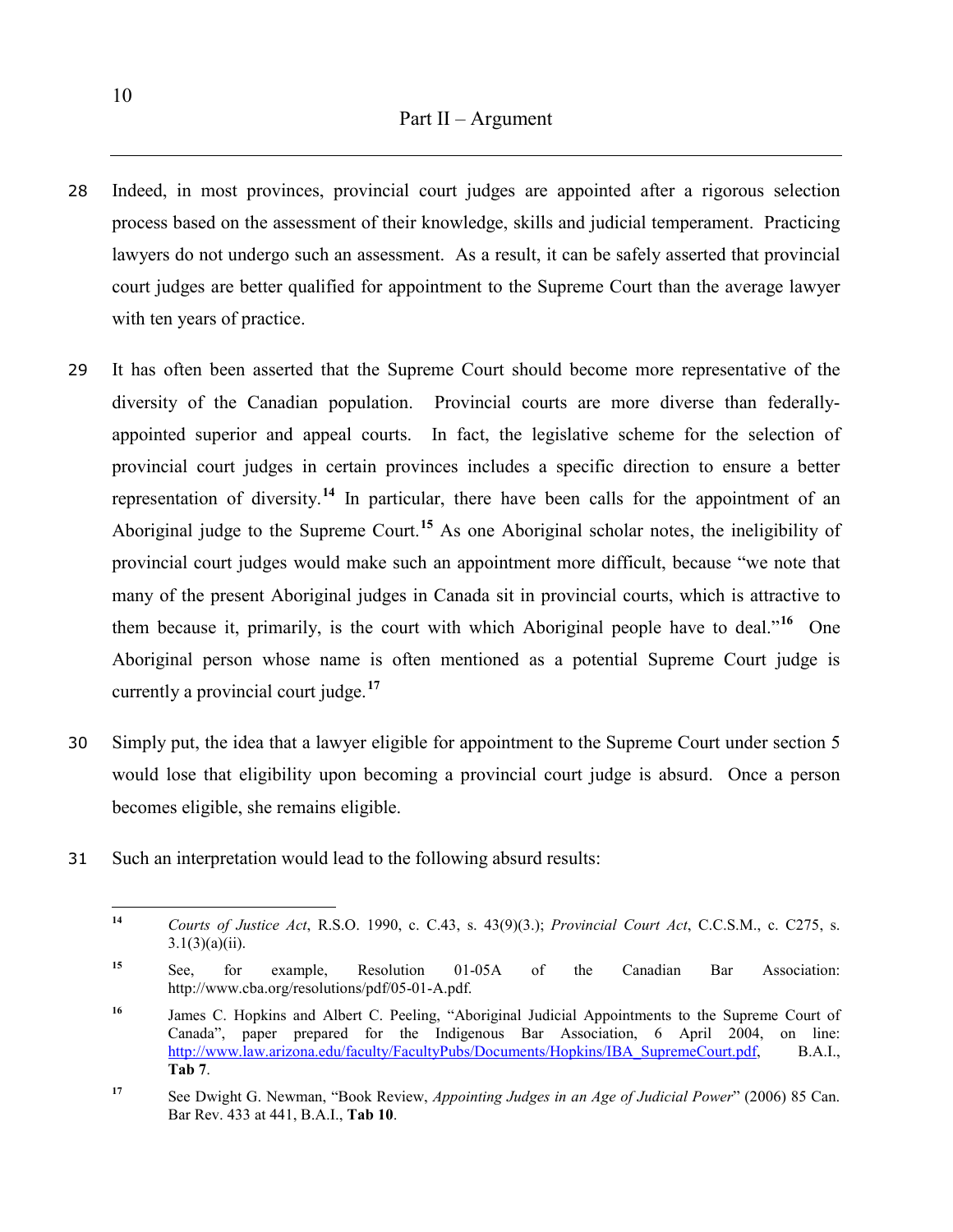- <span id="page-14-0"></span>a) that a provincial court judge would not be eligible for appointment to the Supreme Court, but would become so eligible upon resigning his or her functions and resuming membership in the bar;
- b) that a provincial court judge could be appointed to a court of appeal but not to the Supreme Court;
- c) that, for example, the Chief Justice of a provincial court could not be appointed directly to the Supreme Court, but could be appointed to the province's court of appeal for a short period and thence to the Supreme Court.
- 32 There is no reason to conclude otherwise when section 6 is involved. As mentioned above, the purpose of section 6 relates to knowledge of Quebec civil law and the civil law tradition and does not purport to set eligibility requirements above those found in section 5. Excluding judges of the Court of Québec from the pool of candidates eligible to be appointed to the Supreme Court is irrational, when every member of the Quebec bar would be included in that pool. Judges of the Court of Québec are highly qualified jurists, who have all been members of the Quebec bar for at least ten years. They have all been trained in the civil law tradition and they apply Quebec laws on a daily basis in a wide variety of fields. It would be absurd to interpret section 6 in a way that renders judges of the Court of Québec ineligible for appointment to the Supreme Court.

### C. The *Judges Act* and the *Federal Courts Act*: *in pari materia*

33 Federal judicial appointments are regulated by three statutes: the *Supreme Court Act*, the *Judges Act***[18](#page-14-1)** and the *Federal Courts Act***[19](#page-14-2)**. These statutes are *in pari materia*: they regulate substantially the same subject.<sup>[20](#page-14-3)</sup> They establish a coherent scheme under which the main

<span id="page-14-1"></span>**<sup>18</sup>** R.S.C. 1985, c. J-1.

<span id="page-14-2"></span>**<sup>19</sup>** R.S.C. 1985, c. F-7.

<span id="page-14-3"></span>**<sup>20</sup>** *Felipa v. Canada (Citizenship and Immigration)*, [2012] 1 F.C.R. 3 (C.A.) at 34-35, B.A.I., paras. 64-66, B.A.I., **Tab 1**.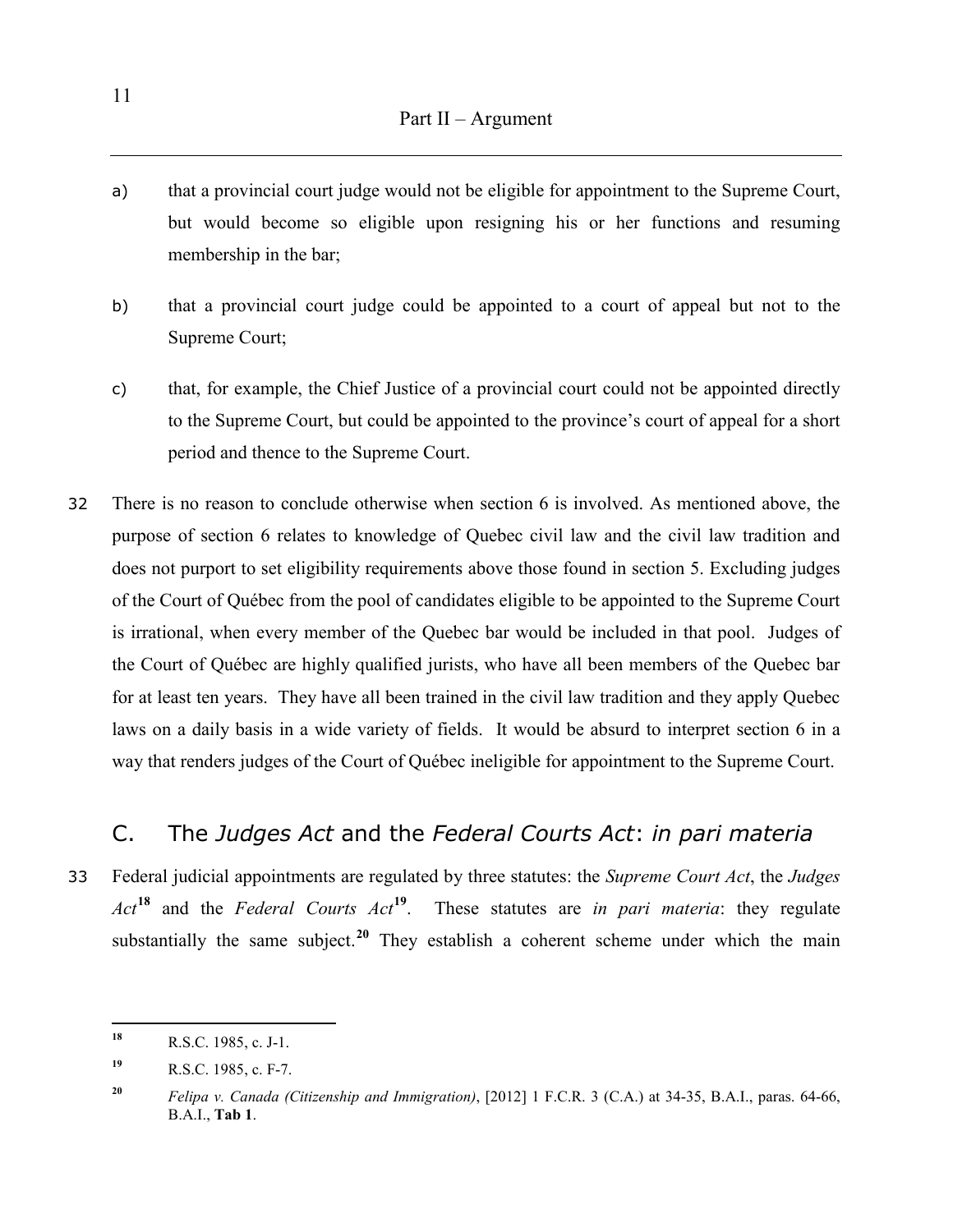qualification for becoming a federally-appointed judge is to have been called to the bar at least ten years prior to appointment.

- 34 As Sullivan notes, "Statutes that are analogous to one another are presumed to reflect an intention to deal with the matters in question in an analogous fashion."**[21](#page-15-0)** Côté also opines that "[t]he expectation is that the same problem receives the same solution in all the statutes that refer to it."**[22](#page-15-1)** This presumption operates regardless of the sequence of adoption of the statutes concerned.**[23](#page-15-2)**
- 35 Moreover, the manner in which a statute is interpreted and applied by the government may be a relevant interpretive guide,**[24](#page-15-3)** especially where the statute has rarely or never been interpreted by the courts. One of the rationales behind this principle is the fact that courts are loathe to adopt an interpretation that would have the effect of invalidating past government conduct.
- 36 Since the *Judges Act* was amended in 1912 to require ten years of bar membership for appointment to provincial superior (or county) courts,**[25](#page-15-4)** appointments to the Supreme Court, to the Exchequer Court and to provincial superior courts were regulated by very similar provisions. The only difference was that the *Judges Act* referred only to barristers of ten years standing at the bar and not to persons who were or had been judges of superior courts. From 1912 to 1946, the relevant section of the *Judges Act* read as follows:

**3**. No person shall be eligible to be appointed a judge of a superior court, or of a circuit, county or district court, in any province unless, in addition to any other requirements prescribed by law, he has been admitted to the bar of one of the provinces for

**3.** Personne ne doit être nommé juge d'une cour supérieure, ni d'une cour de circuit, de comté ou de district, dans une province, à moins que, en sus des autres exigences prescrites par la loi, il n'ait été admis au barreau de l'une des provinces au moins

<span id="page-15-0"></span><sup>&</sup>lt;sup>21</sup> Ruth Sullivan, *Sullivan on the Construction of Statutes*, 5<sup>th</sup> ed. (Toronto: LexisNexis, 2008) at 416, B.A.I., **Tab 12**.

<span id="page-15-1"></span>**<sup>22</sup>** Pierre-André Côté with Mathieu Devinat and Stéphane Beaulac, *The Interpretation of Legislation in Canada*, 4<sup>th</sup> ed. (Toronto: Carswell, 2011) at 371, B.A.I., **Tab 5**.

<span id="page-15-2"></span>**<sup>23</sup>** Sullivan, *supra*, at 412, B.A.I., **Tab 12**.

<span id="page-15-3"></span>**<sup>24</sup>** Pierre-André Côté with Mathieu Devinat and Stéphane Beaulac, *The Interpretation of Legislation in Canada*, 4<sup>th</sup> ed. (Toronto: Carswell, 2011) at 584-588, B.A.I., **Tab 5**.

<span id="page-15-4"></span>**<sup>25</sup>** *An Act to amend the Judges Act*, S.C. 1912, c. 29, s. 9.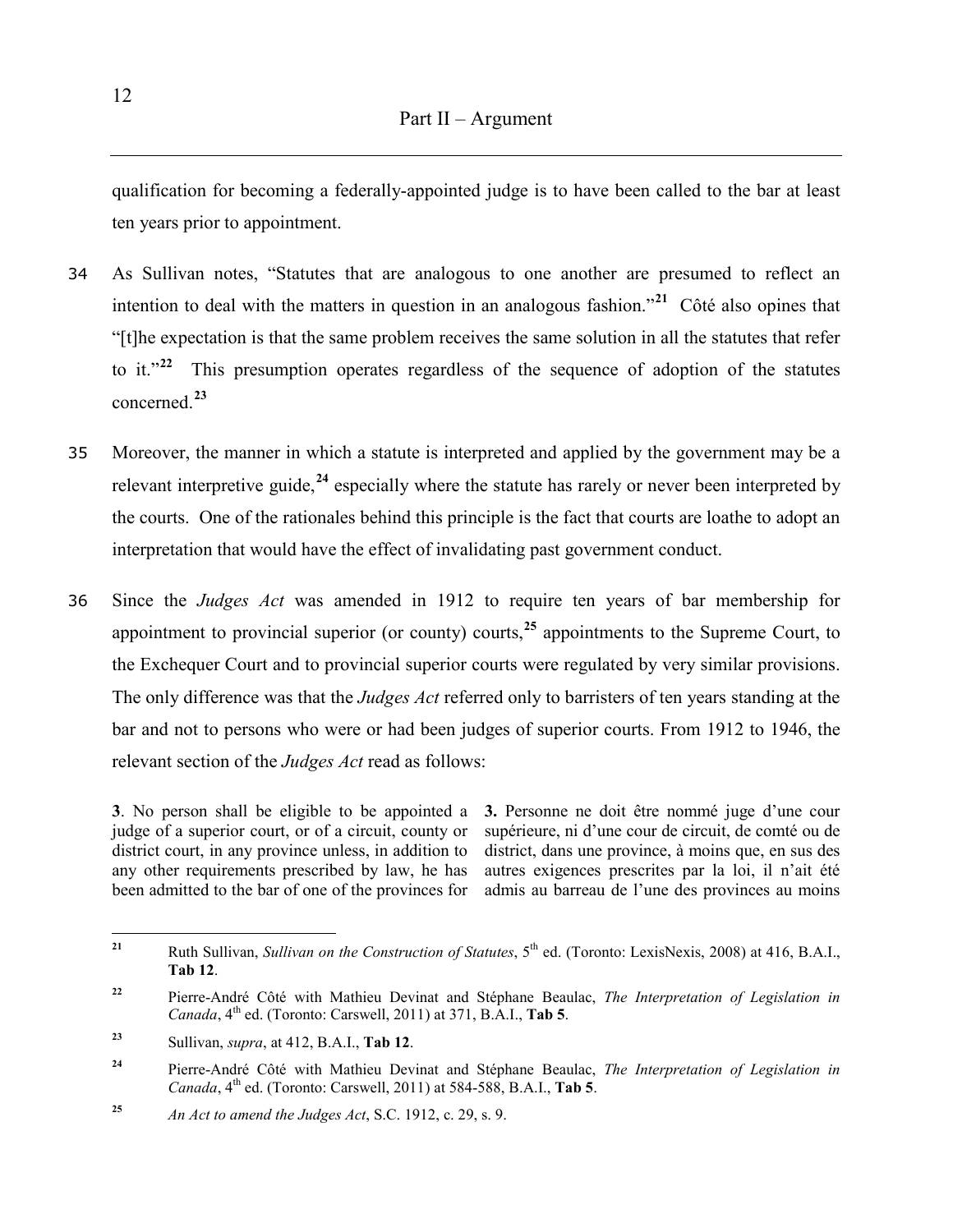at least ten years before the date of appointment. dix ans avant la date de sa nomination.

37 From 1946 to 1977, the provision read as follows:

**3.** No person shall be eligible to be appointed a judge of a superior, circuit or county court in any province unless, in addition to any other requirements prescribed by law, he is a barrister or advocate of at least ten years standing at the bar of any province.

**3.** Nul ne peut être nommé juge d'une cour supérieure, d'une cour de circuit ou d'une cour de comté dans une province, à moins d'être un avocat inscrit au barreau d'une province pendant au moins dix ans, en sus d'autres conditions prescrites par la loi.

- 38 The words employed in that last version are identical to those of section 5 of the *Supreme Court Act* ("a barrister or advocate of at least ten years standing / *un avocat inscrit [...] pendant au moins dix ans*").
- 39 From 1912 to 1977, the federal government appointed several provincial court judges to provincial superior or county courts. Such appointments include:
	- a) British Columbia: Patricia Proudfoot (County Ct. 1974, Sup. Ct. 1977, C.A. 1989);
	- b) Manitoba:**[26](#page-16-0)** Wallace Michael Darichuk (Prov. Ct. 1963; County Ct 1977; Q.B. 1984); Armand Dureault (County Ct. 1974); George Hepworth Lockwood (County Ct. 1973; Q.B. 1984);
	- c) Quebec:**[27](#page-16-1)** Albert Malouf (Prov. Ct. 1968; Sup. Ct. 1972; C.A. 1981); Aimé Marchand (Chief Judge of the Magistrate's Court, 1922, Sup. Ct., 1927); Gérald Boisvert (Prov. Ct. 1972; Sup. Ct. 1976); Orville Frenette (Prov. Ct. 1965, Sup. Ct. 1978); Victor Melançon (Prov. Ct. 1970, Sup. Ct. 1977); Noël Barbès (Mag. Ct. 1962; Sup. Ct. 1965); Paul-Étienne Bernier (Prov. Ct. 1970; Sup. Ct. 1973); Yves Leduc (Mag. Ct. 1962; Sup. Ct. 1965); Jacques Boucher (Mag. Ct. 1950; Sup. Ct. 1961); Léopold Larouche (Mag. Ct. 1949; Sup. Ct. 1962); Louis Paradis (Sess. Ct. 1968; Sup. Ct. 1975); Peter V. Shorteno

<span id="page-16-0"></span>**<sup>26</sup>** Manitoba Historical Society, *Memorable Manitobans: The Judges of Manitoba*, on line: [http://www.mhs.mb.ca/docs/people/manitobajudges.shtml,](http://www.mhs.mb.ca/docs/people/manitobajudges.shtml) B.A.I., **Tab 9**.

<span id="page-16-1"></span>**<sup>27</sup>** Ignace-J. Deslauriers, *Les cours de justice et la magistrature du Québec*, vol. 1 (Quebec City: Department of Justice, 1991), B.A.I., **Tab 6**.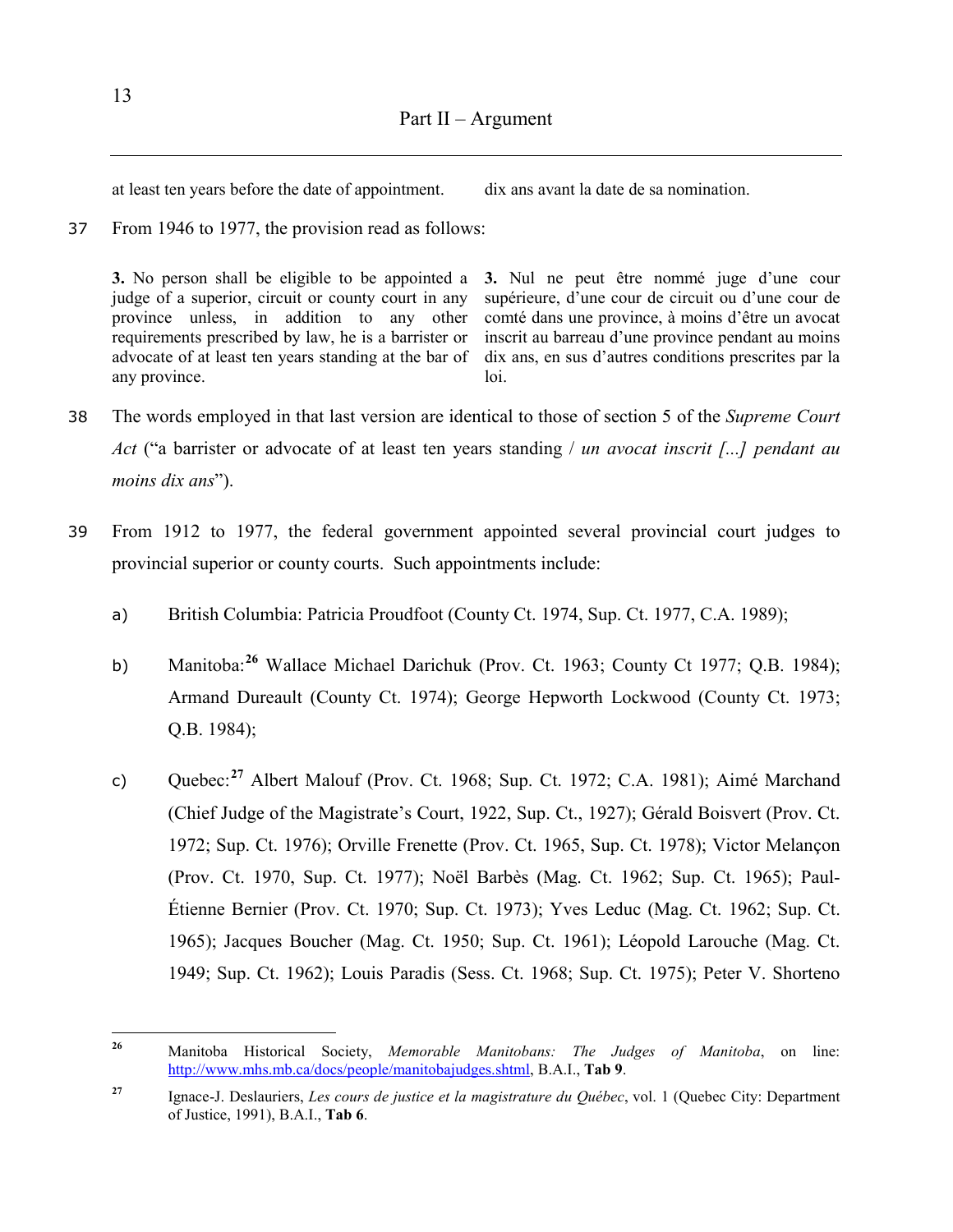(Sess. Ct. 1959; Sup. Ct. 1965); Édouard Tellier (Sess. Ct. 1943; Sup. Ct. 1950); Evender Veilleux (Sess. Ct. 1962; Sup. Ct. 1963);

- d) New Brunswick: Earl Thomas Caughey (Prov. Ct. 1963; County Ct 1971; Q.B. 1979).
- 40 These appointments would have been illegal if the requirement of being a "barrister or advocate of at least ten years standing" had to be assessed at the time of appointment, so that the person appointed had to be a member of the bar at that moment. Rather, this longstanding practice shows that the correct interpretation of that phrase refers to present *or past membership* in the bar for a period of at least ten years. (In fact, that meaning is more clearly rendered by the provision in force from 1912 to 1946.) Thus, a provincial court judge who was a member of the bar for at least ten years before being elevated to the bench is a "barrister or advocate of at least ten years standing" for the purposes of section 3 of the *Judges Act*. That interpretation may also be applied to section 5 of the *Supreme Court Act*, which employs the same vocabulary. Moreover, there is no reason to limit that reasoning to provincial court judges. A judge of the Federal Courts may also be considered as a "barrister or advocate of at least ten years standing." Thus, provincial court judges and Federal Court judges are eligible for appointment to the Supreme Court.
- <sup>41</sup> In 1977**[28](#page-17-0)** and 1996,**[29](#page-17-1)** respectively, the *Judges Act* and the *Federal Court Act* were amended to render eligible provincial court judges who had not been lawyers for ten years prior to their appointment to the provincial court. In certain provinces, a lawyer may be appointed to the provincial court after less than ten years of practice. Where a person had been appointed to the provincial court before ten years of practice, it could have been argued that the person was not a "barrister or advocate of at least ten years standing," even where more than ten years had elapsed after the person's call to the bar. To clarify the eligibility of those judges, Parliament provided

<span id="page-17-1"></span><span id="page-17-0"></span>**<sup>28</sup>** *An Act to amend the Judges Act and other Acts in respect of judicial matters*, S.C. 1976-77, c. 25, s. 1.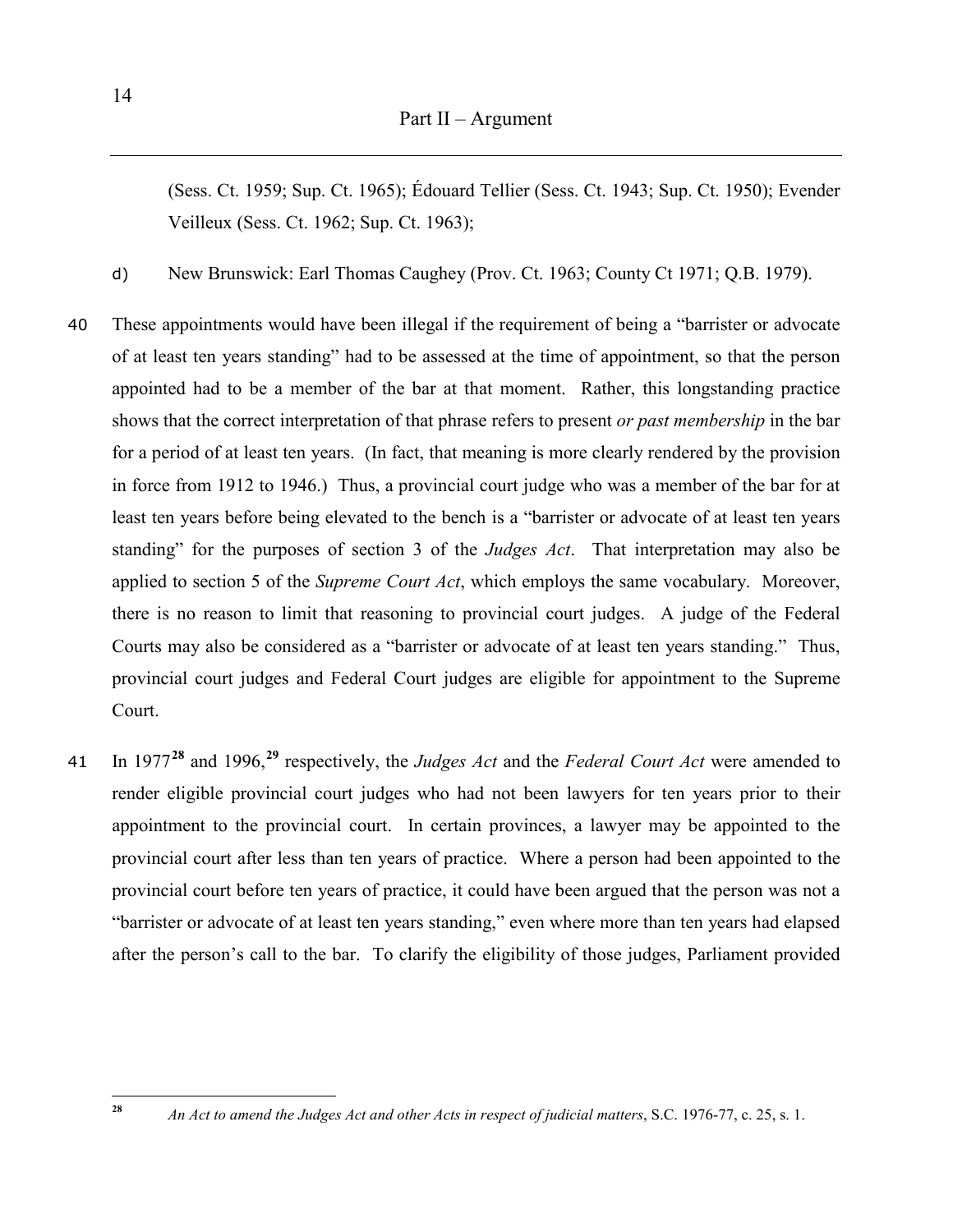that a person could also be appointed to a superior court or to the Federal Courts if that person has been a lawyer and a judge for an aggregate of at least ten years. In doing so, Parliament recognized that performing judicial duties is as good a qualification as being a lawyer for appointment to a superior or Federal court. This is entirely consistent with the manner in which the *Judges Act* was applied until then: becoming a judge does not disqualify a person from further judicial appointment.

- 42 A consideration of the elevation of judges from superior courts to courts of appeal also sheds light on the correct interpretation of section 3 of the *Judges Act* and, by analogy, of section 5 of the *Supreme Court Act*. Most court of appeal judges are selected from the superior court of their province. However, a superior court judge is not, strictly speaking, a "barrister or advocate." Thus, for appointments of superior court judges to courts of appeal to be valid, at least prior to the 1977 amendment to the *Judges Act*, the requirement to the effect that the appointee must be a "barrister or advocate" must be taken to include past membership in the bar. As mentioned above, the same is true of sections 97 and 98 of the *Constitution Act, 1867*.
- 43 Finally, the absence of any challenge, judicial or otherwise, to the appointment of Justices Le Dain, Iacobucci and Rothstein to the Supreme Court proves that there has always been a consensus to the effect that section 5 allows for the appointment of "past lawyers of ten years standing" to the Supreme Court. As section 6 must be read together with section 5, the same result obtains with respect to the three Quebec seats.
- 44 This century and a half of consistent government practice should be given considerable weight in the interpretation of the *Supreme Court Act*. By their own nature, statutory provisions governing judicial appointments are seldom interpreted by the courts. Their meaning is refined through government practice. As long as that practice can be supported by the language of the Act, an

**<sup>29</sup>** *An Act to amend the Federal Court Act, the Judges Act and the Tax Court of Canada Act*, S.C. 1996, c. 22, s. 1. This amendment was apparently adopted to regularize the appointment of Mr. Justice Campbell to the Federal Court. Justice Campbell was called to the British Columbia bar in 1971 and was appointed to the British Columbia Provincial Court in 1974. He was appointed to the Federal Court on December 8, 1995. See: http://cas-ncr-nter03.cas-satj.gc.ca/portal/page/portal/fc cf en/Campbell. The amendment was made retroactive to November 28, 1995.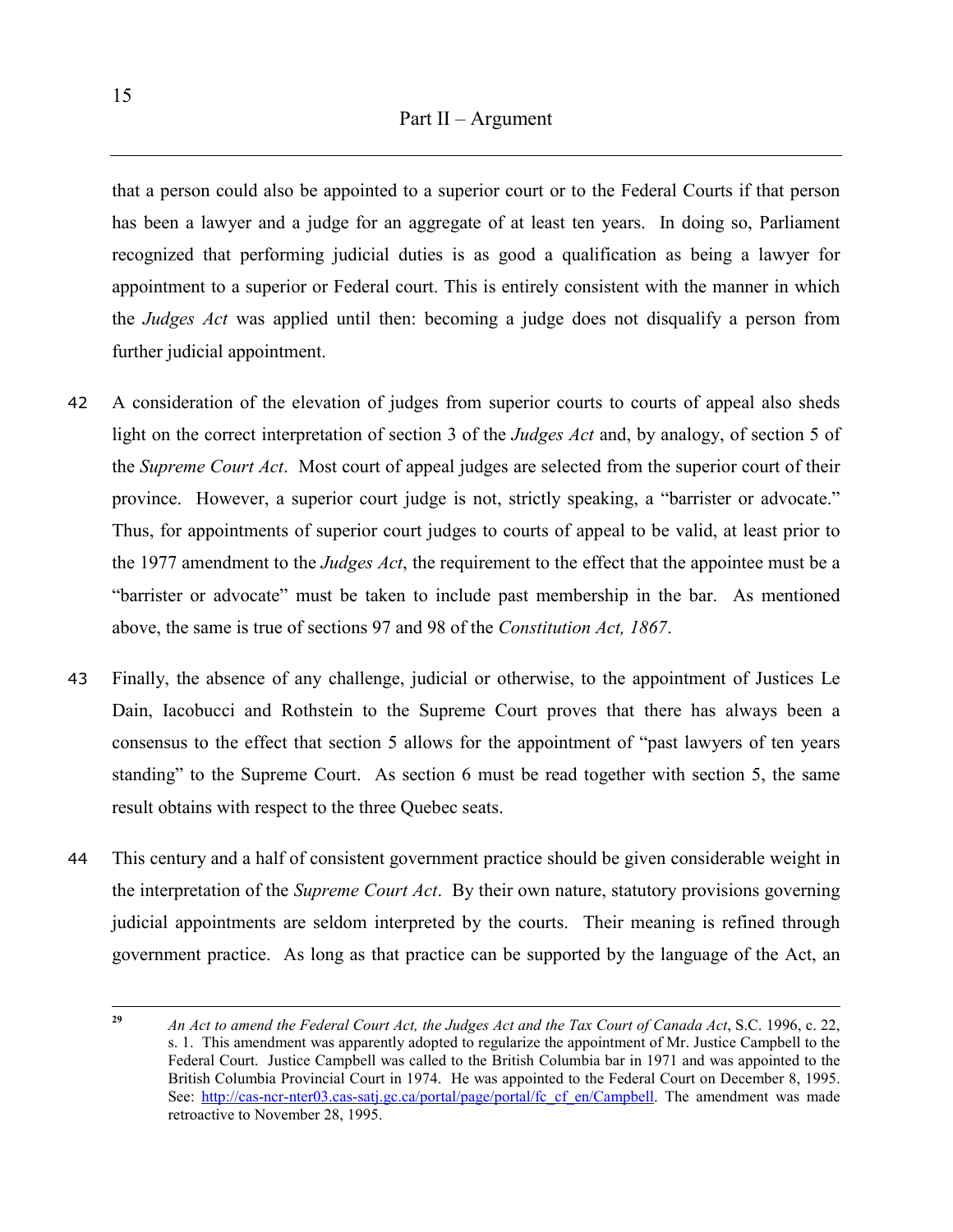<span id="page-19-0"></span>interpretation that is consistent with that practice should be preferred to an interpretation that would make that practice retroactively illegal.

- 45 The interpretation put forward by other parties in this reference, to the effect that references to "members of the bar" in the provisions governing federal judicial appointments include only current members of the bar and exclude judges, would lead to the following results:
	- a) Since Confederation, all appointments of superior court judges to courts of appeal would have been contrary to sections 97 and 98 of the *Constitution Act, 1867*;
	- b) From 1912 to 1977, all appointments of provincial court judges to superior courts or courts of appeal would have been contrary to the *Judges Act*;
	- c) The appointment of three Federal Court of Appeal justices to the Supreme Court would have been contrary to the *Supreme Court Act*.
- 46 Such an interpretation would lead to severe consequences. It should be adopted only if no other interpretation can be supported by the language of the Act. However, as we have shown above, the contrary interpretation, whereby past members of the bar may be appointed to the Supreme Court, is more compatible with the statutory language, with the history of the provisions and with the purpose of the statutory scheme.
- 47 Therefore, sections 5 and 6 of the *Supreme Court Act* allow for the appointment of "a person who was, at any time, an advocate of at least 10 years standing at the Barreau du Québec," regardless of that person's subsequent judicial appointment to the Court of Québec or to the Federal Courts, and the first question of the reference should be answered in the affirmative.

## **III** Conclusions

48 The intervener asks this Court to answer the first question of the reference in the affirmative. The intervener takes no position regarding the second question.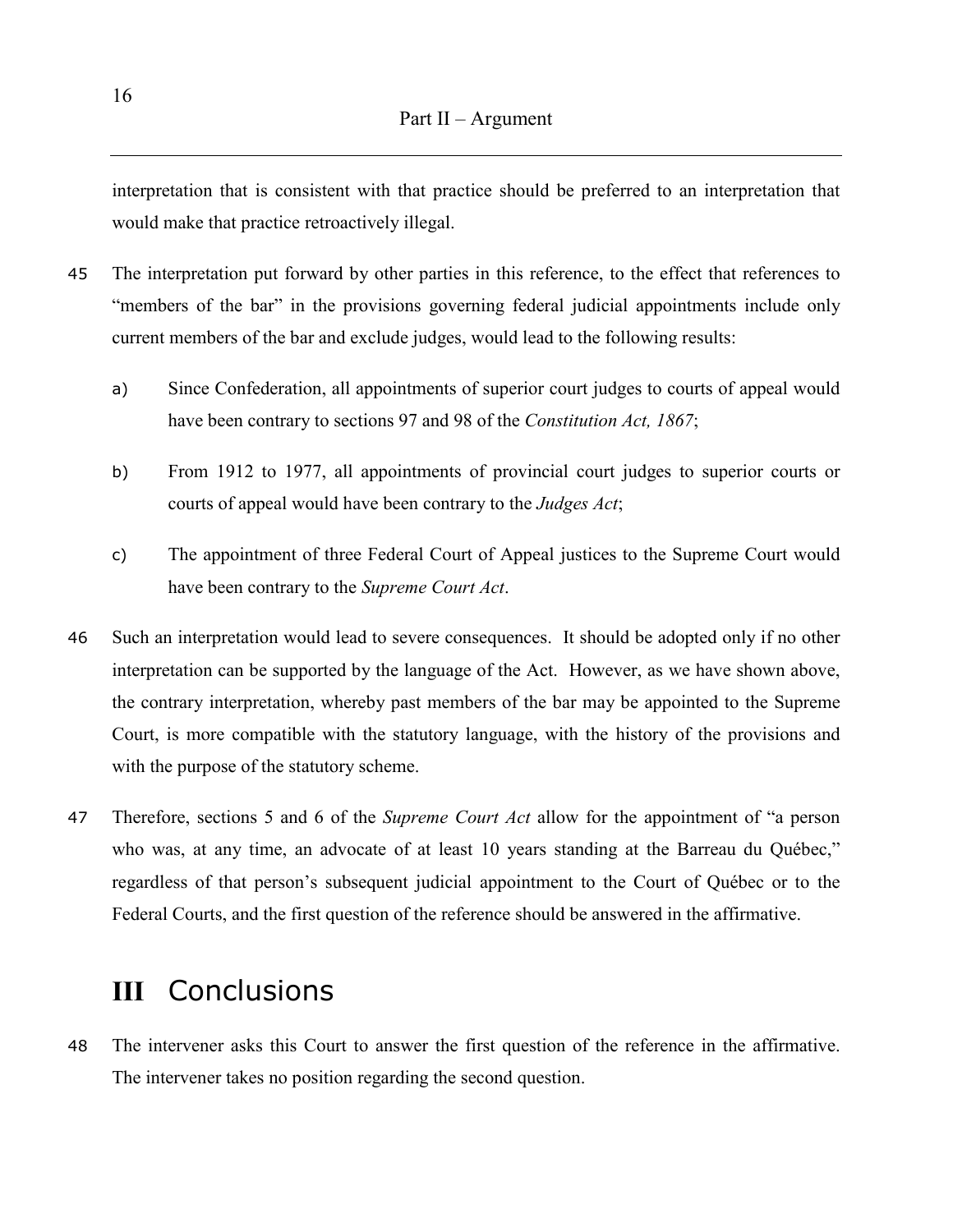49 The intervener does not ask for costs and asks that costs not be granted against it.

Ottawa, Ontario, December 30, 2013

**SÉBASTIEN GRAMMOND, AD.E.** Attorney for the Intervener, Canadian Association of Provincial Court Judges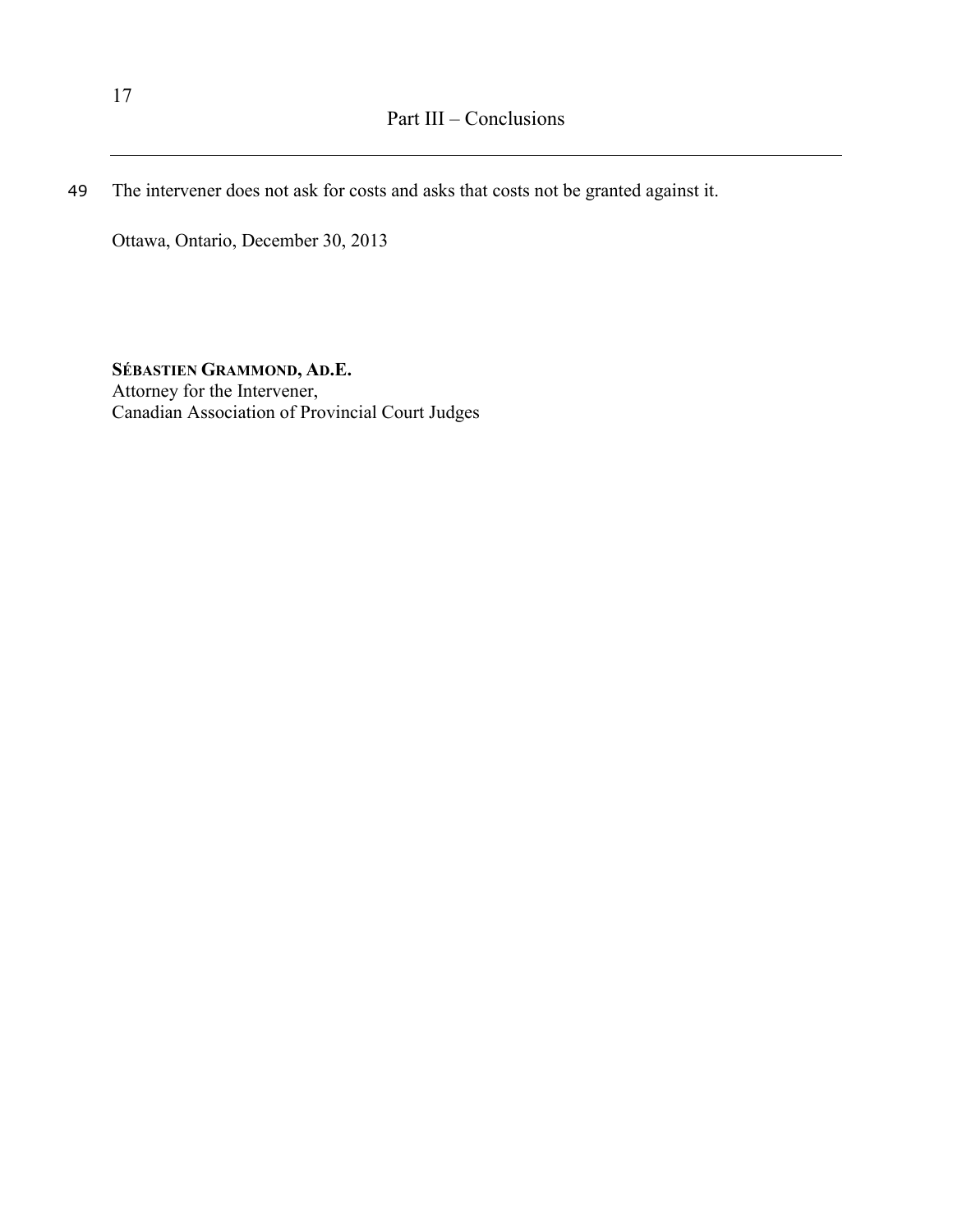## <span id="page-21-0"></span>**IV** Authorities

**PARAGRAPHS**

### **LEGISLATION**

| An Act to amend the Federal Court Act, the Judges Act and the Tax Court of<br>Canada Act, S.C. 1996, c. 22 | 41                                                                 |
|------------------------------------------------------------------------------------------------------------|--------------------------------------------------------------------|
| An Act to amend the Judges Act and other Acts in respect of judicial matters,<br>S.C. 1976-77, c. 25       | 41                                                                 |
| <i>Constitution Act, 1867, R.S.C. 1985, app. II, no. 5</i><br>Constitutional Reform Act 2005 (U.K.), c. 4  | 16, 19, 42, 45<br>11                                               |
| Courts of Justice Act, R.S.O. 1990, c. C.43<br>Federal Courts Act, R.S.C. 1985, c. F-7                     | 11, 29<br>8, 16, 33                                                |
| Interpretation Act, R.S.C. 1985, c. I-21<br><i>Judges Act</i> , R.S.C. 1985, c. J-1                        | 21<br>8, 16, 33, 36,<br>40, 41, 42, 45                             |
| Provincial Court Act, C.C.S.M., c. C275<br>Supreme Court Act, R.S.C. 1985, c. S-26                         | 29<br>7, 8, 9, 15, 19,<br>21, 25, 33, 38,<br>40, 42, 44, 45,<br>47 |
|                                                                                                            |                                                                    |

#### **CASES**

| Felipa v. Canada (Citizenship and Immigration), [2012] 1 F.C.R. 3 (C.A.) |  |  |  |  |  |
|--------------------------------------------------------------------------|--|--|--|--|--|
|--------------------------------------------------------------------------|--|--|--|--|--|

### **DOCTRINE**

|  | American Bar Association, Standing Committee on the Federal Judiciary: |  |  |  |  |
|--|------------------------------------------------------------------------|--|--|--|--|
|  | What it is and How it Works                                            |  |  |  |  |
|  |                                                                        |  |  |  |  |

Eugénie Brouillet and Yves Tanguay, "The Legitimacy of Constitutional Arbitration in a Multinational Federative System: The Case of the Supreme Court of Canada", in Nadia Verrelli (ed.), *The Democratic Dilemma: Reforming Canada's Supreme Court* (Montreal and Kingston: McGill-Queen's 22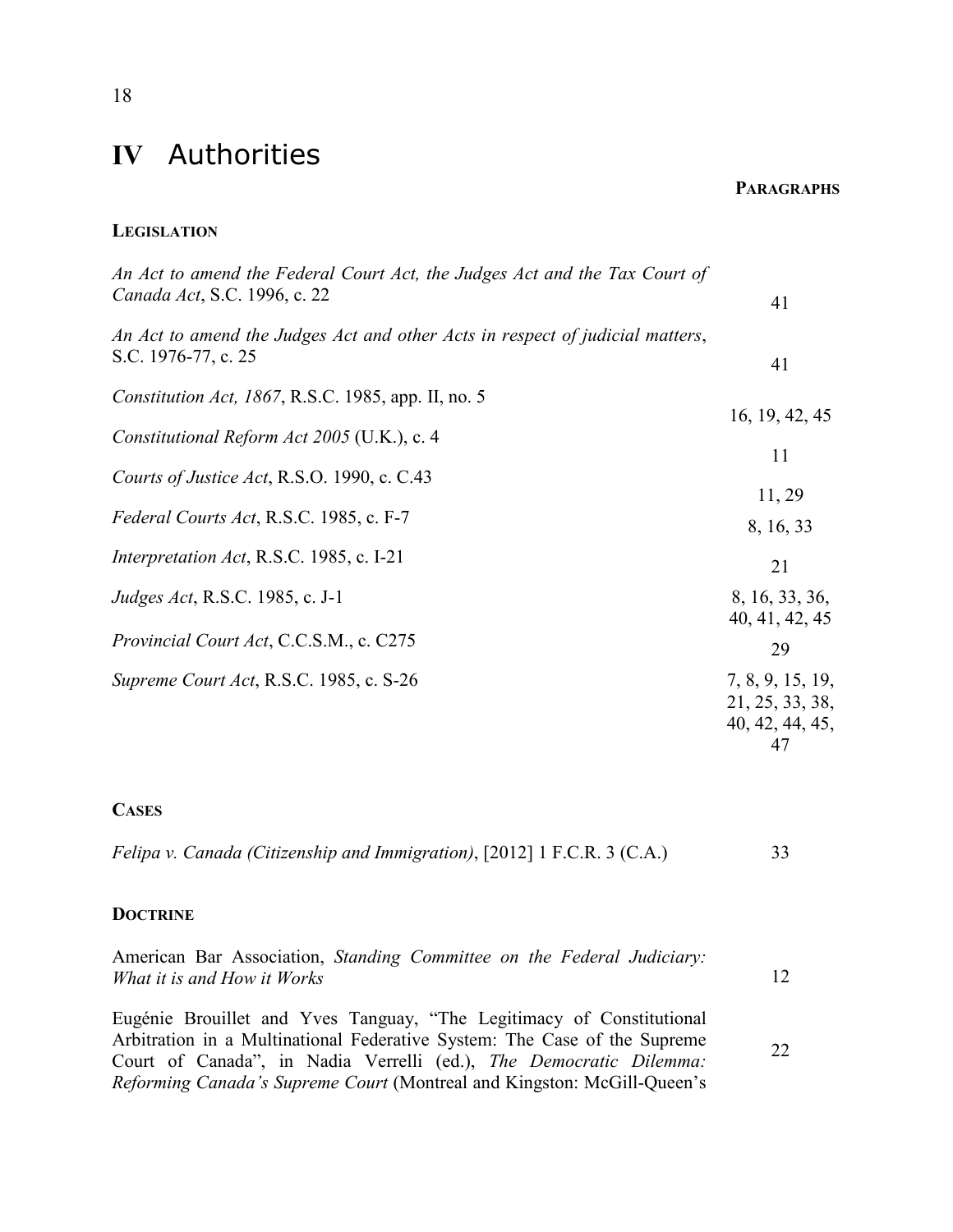University Press, 2013)

| Pierre-André Côté with Mathieu Devinat and Stéphane Beaulac, The<br><i>Interpretation of Legislation in Canada</i> , $4th$ ed. (Toronto: Carswell, 2011)                         | 9, 34, 35 |
|----------------------------------------------------------------------------------------------------------------------------------------------------------------------------------|-----------|
| Ignace-J. Deslauriers, Les cours de justice et la magistrature du Québec, vol. 1<br>(Quebec City: Department of Justice, 1991)                                                   | 17, 39    |
| James C. Hopkins and Albert C. Peeling, "Aboriginal Judicial Appointments to<br>the Supreme Court of Canada", paper prepared for the Indigenous Bar<br>Association, 6 April 2004 | 29        |
| Luc Huppé, <i>Histoire des institutions judiciaires du Canada</i> (Montreal: Wilson<br>& Lafleur, 2007)                                                                          | 16        |
| Manitoba Historical Society, Memorable Manitobans: The Judges of Manitoba                                                                                                        | 39        |
| Dwight G. Newman, "Book Review, Appointing Judges in an Age of Judicial<br>Power" (2006) 85 Can. Bar Rev. 433                                                                    | 29        |
| Peter H. Russell, "Introduction: How We Got Here" in Peter H. Russell (ed.),<br>Canada's Trial Courts: Two Tiers or One? (Toronto: University of Toronto<br>Press, 2007)         | 5         |
| Ruth Sullivan, Sullivan on the Construction of Statutes, 5 <sup>th</sup> ed. (Toronto:<br>LexisNexis, 2008)                                                                      | 34        |
| Jacob S. Ziegel, "Appointments to the Supreme Court of Canada" (1994) 5<br>Constitutional Forum 10                                                                               | 14        |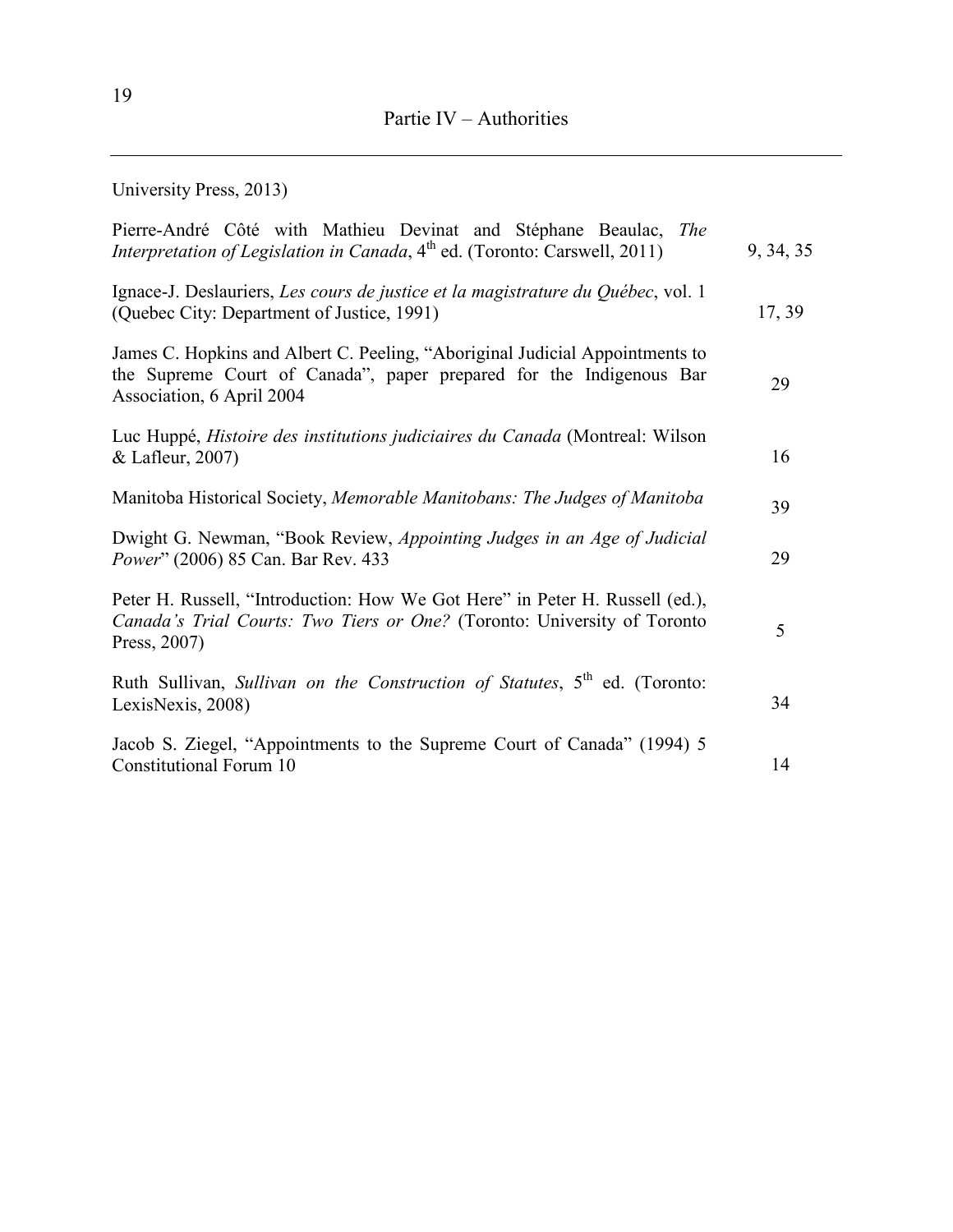# <span id="page-23-0"></span>**V** Statutory Provisions Cited

*Supreme Court Act*, R.S.C. 1985, c. S-26:

| 5. Les juges sont choisis parmi les juges,<br>actuels ou anciens, d'une cour supérieure<br>provinciale et parmi les avocats inscrits<br>pendant au moins dix ans au barreau d'une<br>province. | 5. Any person may be appointed a judge who<br>is or has been a judge of a superior court of a<br>province or a barrister or advocate of at least<br>ten years standing at the bar of a province.                    |
|------------------------------------------------------------------------------------------------------------------------------------------------------------------------------------------------|---------------------------------------------------------------------------------------------------------------------------------------------------------------------------------------------------------------------|
| <b>6.</b> Au moins trois des juges sont choisis parmi<br>les juges de la Cour d'appel ou de la Cour<br>supérieure de la province de Québec ou parmi<br>les avocats de celle-ci.                | <b>6.</b> At least three of the judges shall be<br>appointed from among the judges of the Court<br>of Appeal or of the Superior Court of the<br>Province of Quebec or from among the<br>advocates of that Province. |

### *Judges Act*, R.S.C. 1985, c. J-1:

| 3. Peuvent seuls être nommés juges d'une<br>juridiction supérieure d'une province s'ils<br>remplissent par ailleurs les conditions légales :<br>d'une<br>avocats inscrits au<br>barreau<br>$a)$ les<br>province depuis au moins dix ans;<br>b) les personnes ayant été membres du barreau<br>d'une province et ayant exercé à temps plein<br>des fonctions de nature judiciaire à l'égard<br>d'un poste occupé en vertu d'une loi fédérale | 3. No person is eligible to be appointed a judge<br>of a superior court in any province unless, in<br>addition to any other requirements prescribed<br>by law, that person<br>$(a)$ is a barrister or advocate of at least ten<br>years standing at the bar of any province; or<br>(b) has, for an aggregate of at least ten years,<br>(i) been a barrister or advocate at the bar of<br>any province, and |
|--------------------------------------------------------------------------------------------------------------------------------------------------------------------------------------------------------------------------------------------------------------------------------------------------------------------------------------------------------------------------------------------------------------------------------------------|------------------------------------------------------------------------------------------------------------------------------------------------------------------------------------------------------------------------------------------------------------------------------------------------------------------------------------------------------------------------------------------------------------|
| ou provinciale après avoir été inscrites au<br>barreau, et ce pour une durée totale d'au moins<br>dix ans.                                                                                                                                                                                                                                                                                                                                 | (ii) after becoming a barrister or advocate<br>at the bar of any province, exercised<br>powers and performed duties and functions<br>of a judicial nature on a full-time basis in<br>respect of a position held pursuant to a law<br>of Canada or a province.                                                                                                                                              |

*Federal Courts Act*, R.S.C. 1985, c. F-7:

| 5.3 Les juges de la Cour d'appel fédérale et de      | 5.3 A person may be appointed a judge of the |  |
|------------------------------------------------------|----------------------------------------------|--|
| la Cour fédérale sont choisis parmi :                | Federal Court of Appeal or the Federal Court |  |
| <i>a</i> ) les juges, actuels ou anciens, d'une cour | if the person                                |  |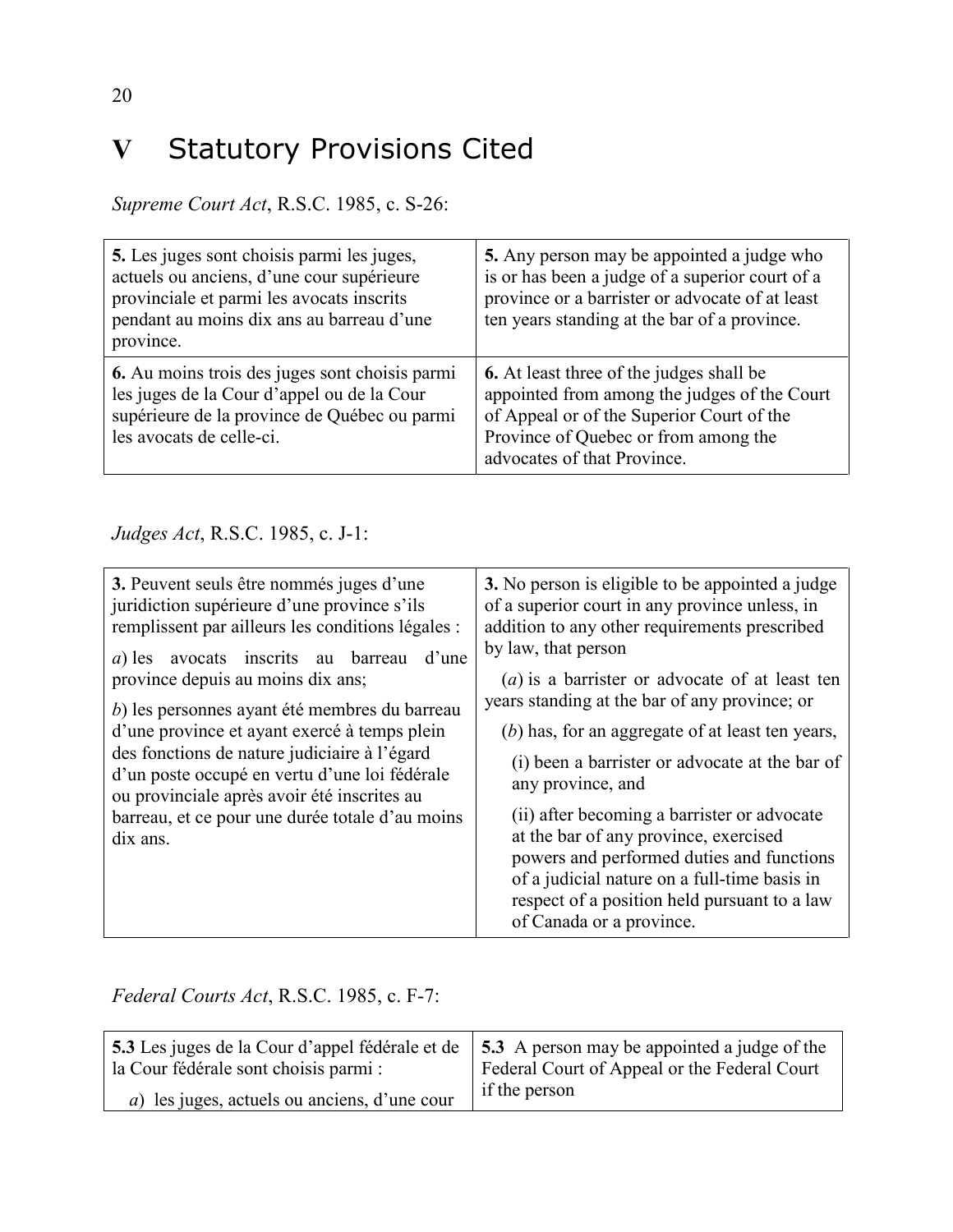| supérieure, de comté ou de district;<br>$(a)$ is or has been a judge of a superior,<br>county or district court in Canada;<br>b) les avocats inscrits pendant ou depuis au<br>moins dix ans au barreau d'une province;<br>$(b)$ is or has been a barrister or advocate of<br>at least 10 years standing at the bar of any<br>c) les personnes ayant été membres du barreau<br>province; or<br>d'une province et ayant exercé à temps plein<br>des fonctions de nature judiciaire à l'égard<br>$(c)$ has, for at least 10 years,<br>d'un poste occupé en vertu d'une loi fédérale<br>(i) been a barrister or advocate at the<br>ou provinciale après avoir été inscrites au |
|----------------------------------------------------------------------------------------------------------------------------------------------------------------------------------------------------------------------------------------------------------------------------------------------------------------------------------------------------------------------------------------------------------------------------------------------------------------------------------------------------------------------------------------------------------------------------------------------------------------------------------------------------------------------------|
|                                                                                                                                                                                                                                                                                                                                                                                                                                                                                                                                                                                                                                                                            |
|                                                                                                                                                                                                                                                                                                                                                                                                                                                                                                                                                                                                                                                                            |
|                                                                                                                                                                                                                                                                                                                                                                                                                                                                                                                                                                                                                                                                            |
|                                                                                                                                                                                                                                                                                                                                                                                                                                                                                                                                                                                                                                                                            |
|                                                                                                                                                                                                                                                                                                                                                                                                                                                                                                                                                                                                                                                                            |
|                                                                                                                                                                                                                                                                                                                                                                                                                                                                                                                                                                                                                                                                            |
|                                                                                                                                                                                                                                                                                                                                                                                                                                                                                                                                                                                                                                                                            |
| bar of any province, and<br>barreau, et ce pour une durée totale d'au moins                                                                                                                                                                                                                                                                                                                                                                                                                                                                                                                                                                                                |
| dix ans.<br>(ii) after becoming a barrister or                                                                                                                                                                                                                                                                                                                                                                                                                                                                                                                                                                                                                             |
| advocate at the bar of any province,                                                                                                                                                                                                                                                                                                                                                                                                                                                                                                                                                                                                                                       |
| exercised powers and performed duties<br>and functions of a judicial nature on a                                                                                                                                                                                                                                                                                                                                                                                                                                                                                                                                                                                           |
|                                                                                                                                                                                                                                                                                                                                                                                                                                                                                                                                                                                                                                                                            |
| full-time basis in respect of a position                                                                                                                                                                                                                                                                                                                                                                                                                                                                                                                                                                                                                                   |
| held under a law of Canada or a province.                                                                                                                                                                                                                                                                                                                                                                                                                                                                                                                                                                                                                                  |
|                                                                                                                                                                                                                                                                                                                                                                                                                                                                                                                                                                                                                                                                            |

*Constitutional reform Act 2005* (U.K.), c. 4

### **25 QUALIFICATION FOR APPOINTMENT**

- (1) A person is not qualified to be appointed a judge of the Supreme Court unless he has (at any time)-
	- (a) held high judicial office for a period of at least 2 years, or
	- (b) been a qualifying practitioner for a period of at least 15 years.
- (2) A person is a qualifying practitioner for the purposes of this section at any time when-
	- (a) he has a Senior Courts qualification, within the meaning of section 71 of the Courts and Legal Services Act [1990 \(c. 41\),](http://www.legislation.gov.uk/id/ukpga/1990/41)
	- (b) he is an advocate in Scotland or a solicitor entitled to appear in the Court of Session and the High Court of Justiciary, or
	- (c) he is a member of the Bar of Northern Ireland or a solicitor of the Court of Judicature of Northern Ireland.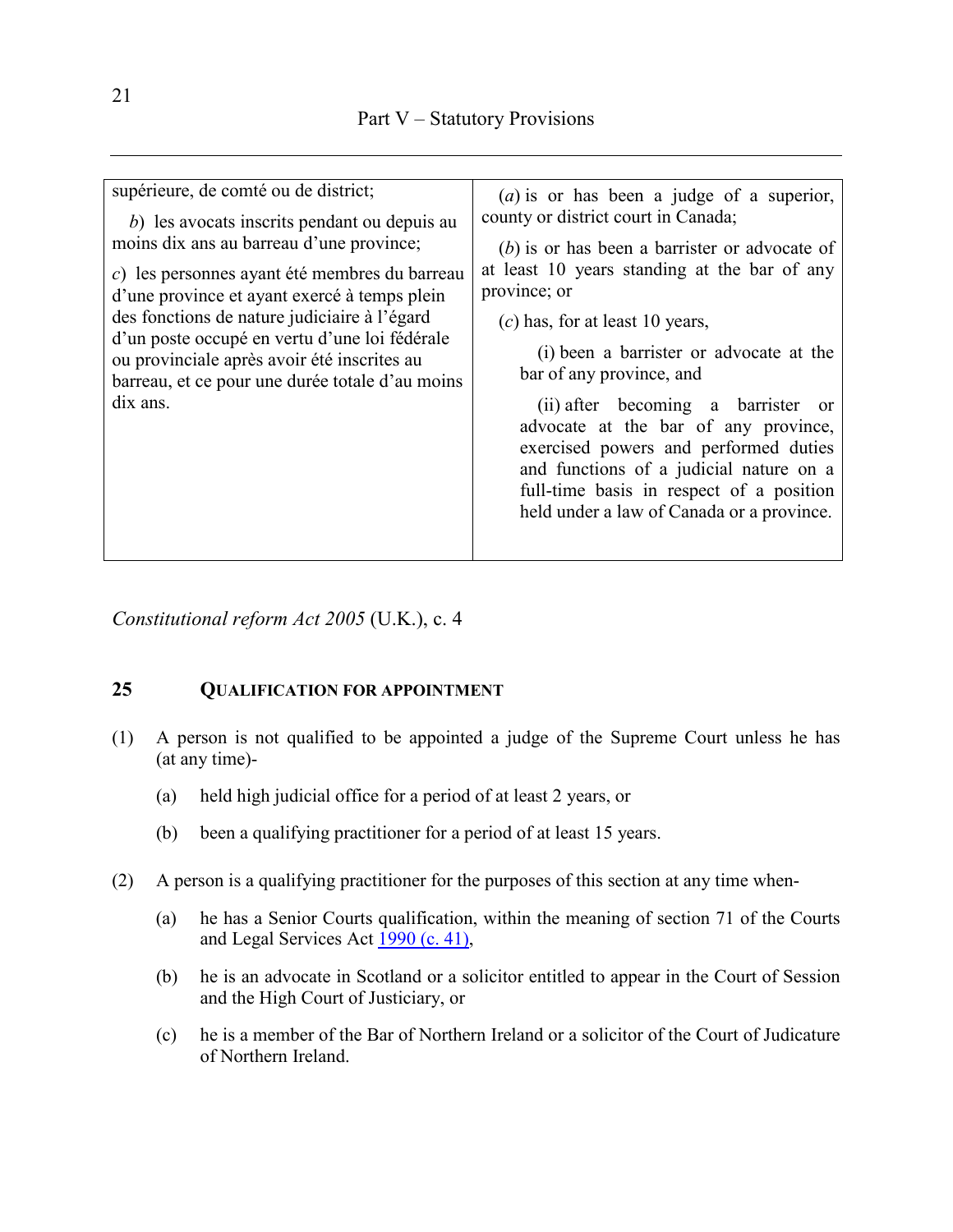### **26 SELECTION OF MEMBERS OF THE COURT**

- (1) This section applies to a recommendation for an appointment to one of the following offices-
	- (a) judge of the Supreme Court;
	- (b) President of the Court;
	- (c) Deputy President of the Court.
- (2) A recommendation may be made only by the Prime Minister.
- (3) The Prime Minister-
	- (a) must recommend any person whose name is notified to him under section 29;
	- (b) may not recommend any other person.
- (4) A person who is not a judge of the Court must be recommended for appointment as a judge if his name is notified to the Prime Minister for an appointment as President or Deputy President.
- (5) If there is a vacancy in one of the offices mentioned in subsection (1), or it appears to him that there will soon be such a vacancy, the Lord Chancellor must convene a selection commission for the selection of a person to be recommended.
- (6) Schedule 8 is about selection commissions.
- (7) Subsection (5) is subject to Part 3 of that Schedule.
- (8) Sections 27 to 31 apply where a selection commission is convened under this section.

### **27 SELECTION PROCESS**

- (1) The commission must-
	- (a) determine the selection process to be applied,
	- (b) apply the selection process, and
	- (c) make a selection accordingly.
- (2) As part of the selection process the commission must consult each of the following-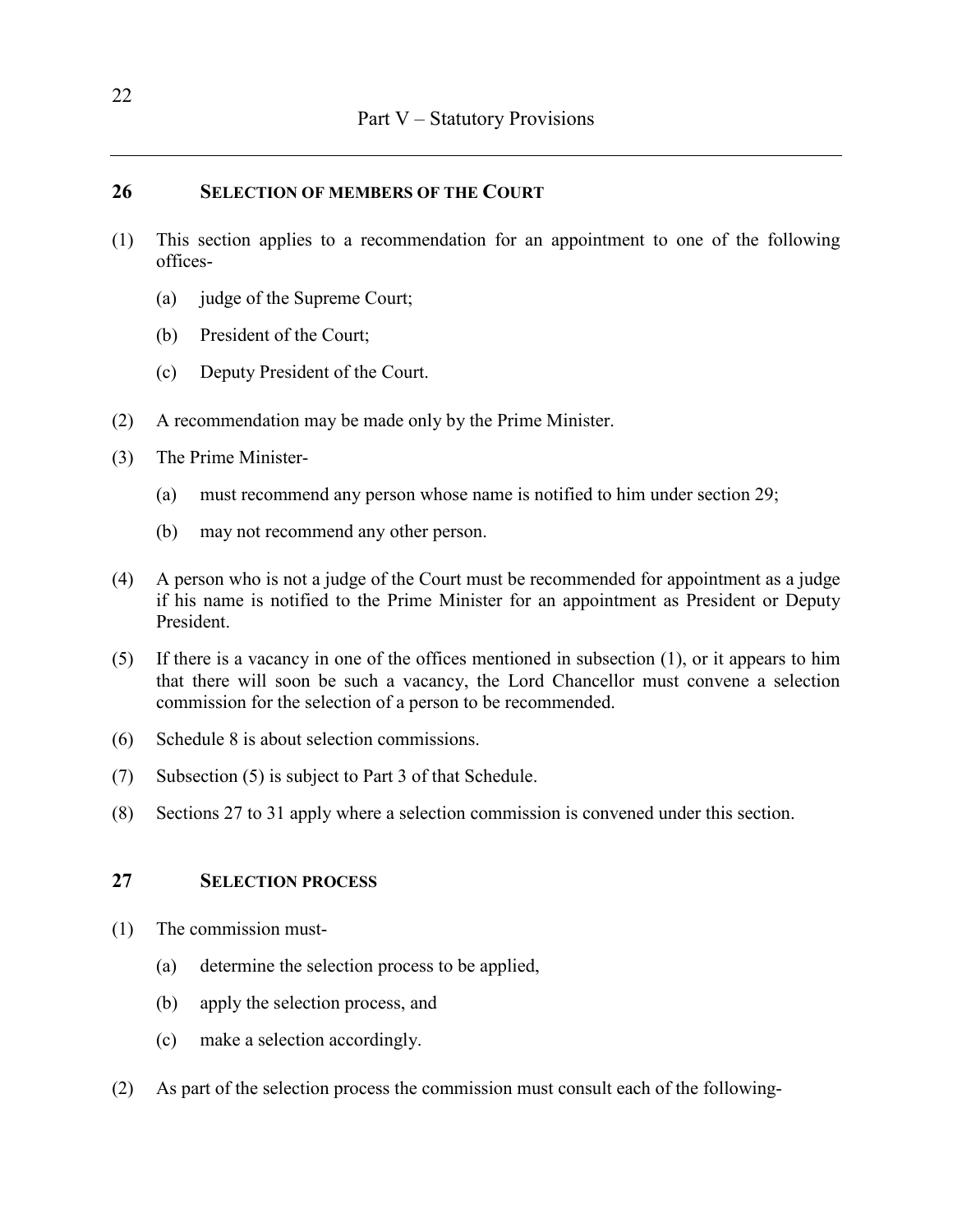- (a) such of the senior judges as are not members of the commission and are not willing to be considered for selection;
- (b) the Lord Chancellor;
- (c) the First Minister in Scotland;
- (d) the Assembly First Secretary in Wales;
- (e) the Secretary of State for Northern Ireland.
- (3) If for any part of the United Kingdom no judge of the courts of that part is to be consulted under subsection  $(2)(a)$ , the commission must consult as part of the selection process the most senior judge of the courts of that part who is not a member of the commission and is not willing to be considered for selection.
- (4) Subsections (5) to (10) apply to any selection under this section or section 31.
- (5) Selection must be on merit.
- (6) A person may be selected only if he meets the requirements of section 25.
- (7) A person may not be selected if he is a member of the commission.
- (8) In making selections for the appointment of judges of the Court the commission must ensure that between them the judges will have knowledge of, and experience of practice in, the law of each part of the United Kingdom.
- (9) The commission must have regard to any guidance given by the Lord Chancellor as to matters to be taken into account (subject to any other provision of this Act) in making a selection.
- (10) Any selection must be of one person only.

### **28 REPORT**

- (1) After complying with section 27 the commission must submit a report to the Lord Chancellor.
- (2) The report must-
	- (a) state who has been selected;
	- (b) state the senior judges consulted under section 27(2)(a) and any judge consulted under section 27(3);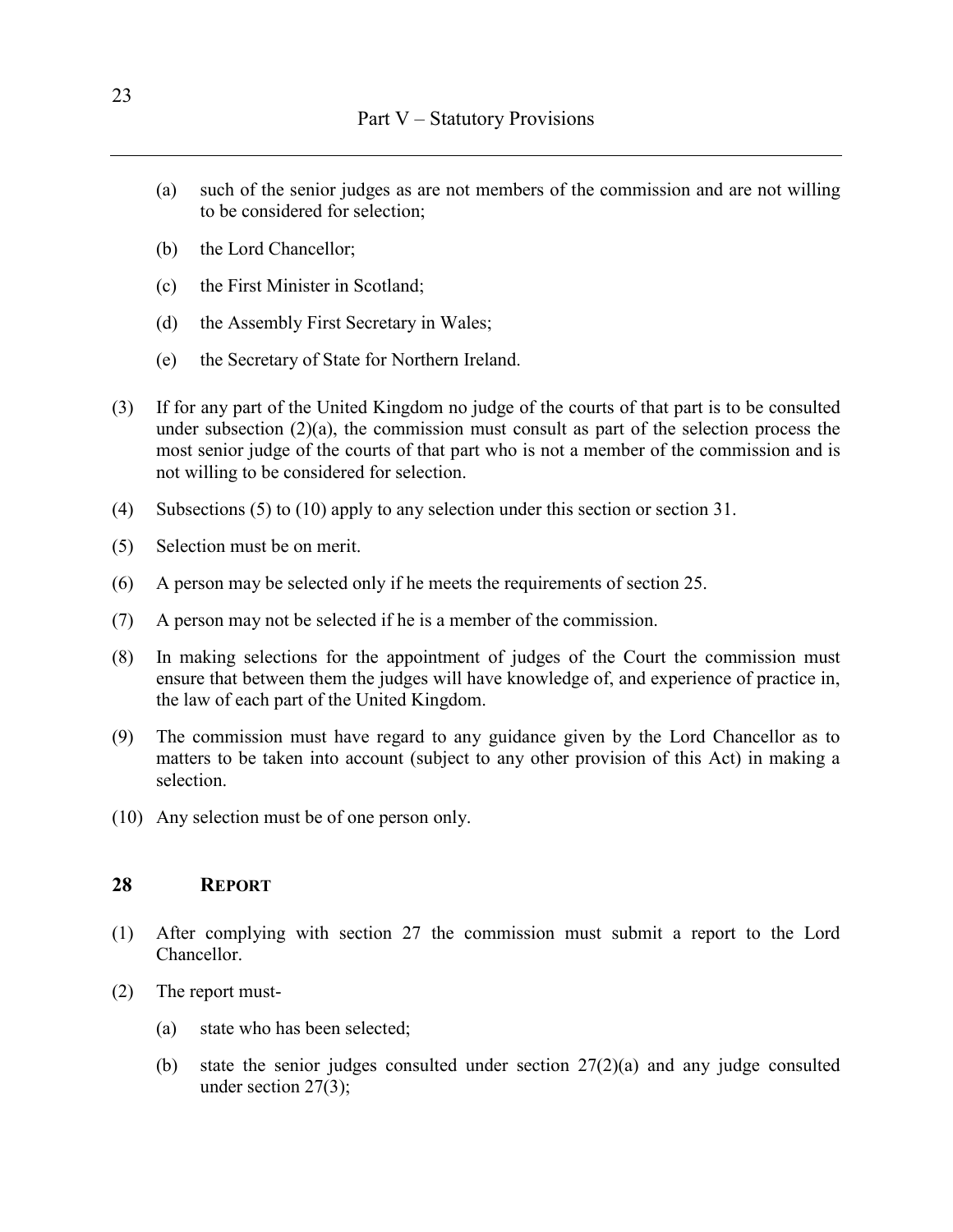- (c) contain any other information required by the Lord Chancellor.
- (3) The report must be in a form approved by the Lord Chancellor.
- (4) After submitting the report the commission must provide any further information the Lord Chancellor may require.
- (5) When he receives the report the Lord Chancellor must consult each of the following-
	- (a) the senior judges consulted under section  $27(2)(a)$ ;
	- (b) any judge consulted under section 27(3);
	- (c) the First Minister in Scotland;
	- (d) the Assembly First Secretary in Wales;
	- (e) the Secretary of State for Northern Ireland.

### **29 THE LORD CHANCELLOR'S OPTIONS**

| (1) |  |  |  |  |  | This section refers to the following stages- |  |
|-----|--|--|--|--|--|----------------------------------------------|--|
|-----|--|--|--|--|--|----------------------------------------------|--|

| <b>Stage</b><br>$\mathcal{I}$ : | where a person has been selected under section 27                            |
|---------------------------------|------------------------------------------------------------------------------|
| <b>Stage</b>                    | where a person has been selected following a rejection or reconsideration at |
| 2:                              | stage 1                                                                      |
| <b>Stage</b>                    | where a person has been selected following a rejection or reconsideration at |
| 3:                              | stage 2.                                                                     |
|                                 |                                                                              |

- (2) At stage 1 the Lord Chancellor must do one of the following-
	- (a) notify the selection;
	- (b) reject the selection;
	- (c) require the commission to reconsider the selection.

(3) At stage 2 the Lord Chancellor must do one of the following-

(a) notify the selection;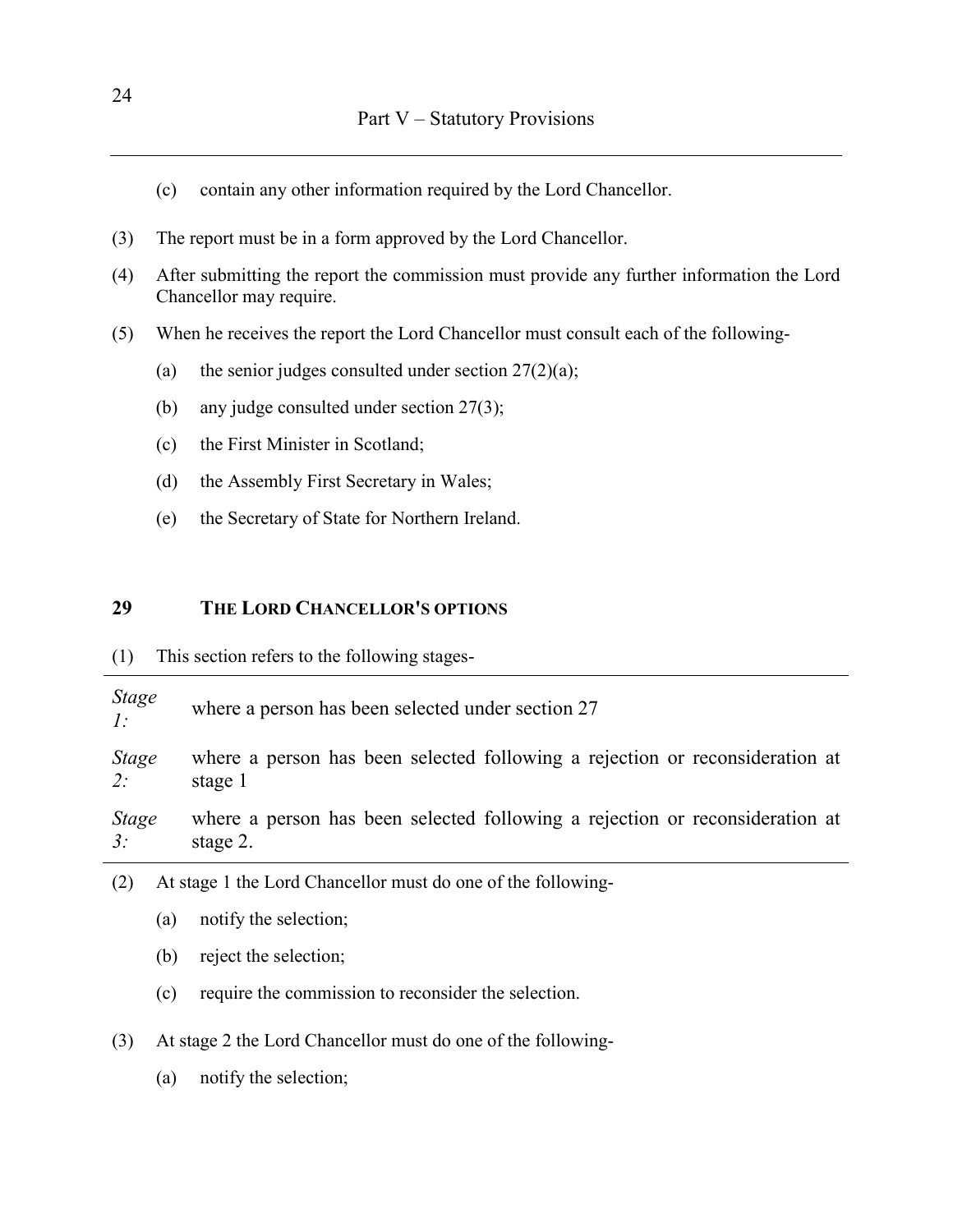- (b) reject the selection, but only if it was made following a reconsideration at stage 1;
- (c) require the commission to reconsider the selection, but only if it was made following a rejection at stage 1.
- (4) At stage 3 the Lord Chancellor must notify the selection, unless subsection (5) applies and he makes a notification under it.
- (5) If a person whose selection the Lord Chancellor required to be reconsidered at stage 1 or 2 was not selected again at the next stage, the Lord Chancellor may at stage 3 notify that person's name to the Prime Minister.
- (6) In this Part references to the Lord Chancellor notifying a selection are references to his notifying to the Prime Minister the name of the person selected.

### **30 EXERCISE OF POWERS TO REJECT OR REQUIRE RECONSIDERATION**

- (1) The power of the Lord Chancellor under section 29 to reject a selection at stage 1 or 2 is exercisable only on the grounds that, in the Lord Chancellor's opinion, the person selected is not suitable for the office concerned.
- (2) The power of the Lord Chancellor under section 29 to require the commission to reconsider a selection at stage 1 or 2 is exercisable only on the grounds that, in the Lord Chancellor's opinion-
	- (a) there is not enough evidence that the person is suitable for the office concerned,
	- (b) there is evidence that the person is not the best candidate on merit, or
	- (c) there is not enough evidence that if the person were appointed the judges of the Court would between them have knowledge of, and experience of practice in, the law of each part of the United Kingdom.
- (3) The Lord Chancellor must give the commission reasons in writing for rejecting or requiring reconsideration of a selection.

### **31 SELECTION FOLLOWING REJECTION OR REQUIREMENT TO RECONSIDER**

- (1) If under section 29 the Lord Chancellor rejects or requires reconsideration of a selection at stage 1 or 2, the commission must select a person in accordance with this section.
- (2) If the Lord Chancellor rejects a selection, the commission-